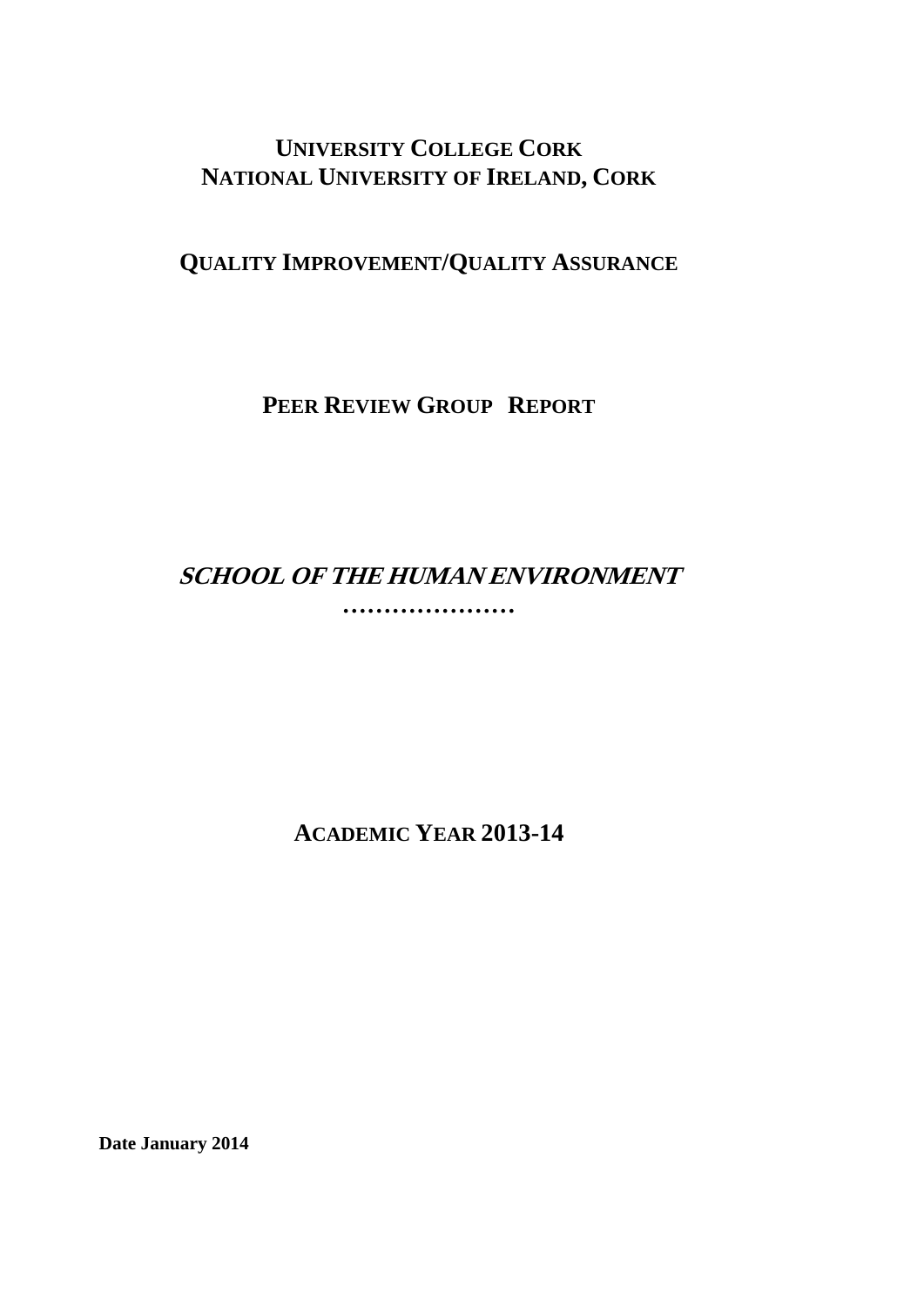#### **PEER REVIEW GROUP MEMBERS**

| <b>Name</b>                     | <b>Affiliation</b>  | Role                                           |
|---------------------------------|---------------------|------------------------------------------------|
| 1. Professor Harry Fokkens      |                     | University of Leiden Department of Archaeology |
| 2. Professor Irene Lynch-Fannon | Faculty of Law, UCC | Member of QPC                                  |
| 3. Mr Gavin Lynch-Frahill       | Students' Union     | <b>Student Representative</b>                  |
| 4. Professor Henk Ottens        | <b>EUGEO</b>        | President                                      |
| 5. Professor John Sweeney       | <b>NUI Maynooth</b> | Department of Geography                        |

#### **TIMETABLE OF THE SITE VISIT**

- The timetable for the site visit is attached as Appendix 1.
- The Peer Review Group was of the opinion that, whilst the timetable allowed them to have valuable meetings with a wide range of staff and students, the schedule was extremely intensive, especially with regard to having three consecutive meetings with large student groups. For future reference it might be considered useful to build in some more time slots for opportunities for the group to reflect on what it had heard. The Peer Review Group agreed that having a meeting with the Head of College towards the end of the site visit was a good idea as it allowed for a more focused set of questions than would have been possible earlier in the procedure.

# **PEER REVIEW**

**Methodology** 

The Peer Review Group agreed an initial allocation of topics for the preliminary drafting of sections of the report; this was followed by a full Panel exploration of all matters. Group discussion led to joint agreement on conclusions.

• Site Visit

The Peer Review Group considered that the site visit was very well organised with good support from both the School and its staff and the Quality Promotion Unit. It wishes to thank all those involved for their input and time. Good documentation was delivered in advance of the site visit. The Peer Review Group suggests that the initial meeting with all School staff might have been better organised as a less formal meeting to enable the group to take informal soundings on an individual basis. It also wondered why no students were present at the exit presentation.

• Peer Review Group Report

Each member of the Peer Review Group took responsibility for one or more sections of the report. All text was shared between all members. The Panel worked together to provide a draft of the report on the final day of the review visit. This draft was then further refined by the Panel remotely before being finalised and agreed by the Peer Review Group.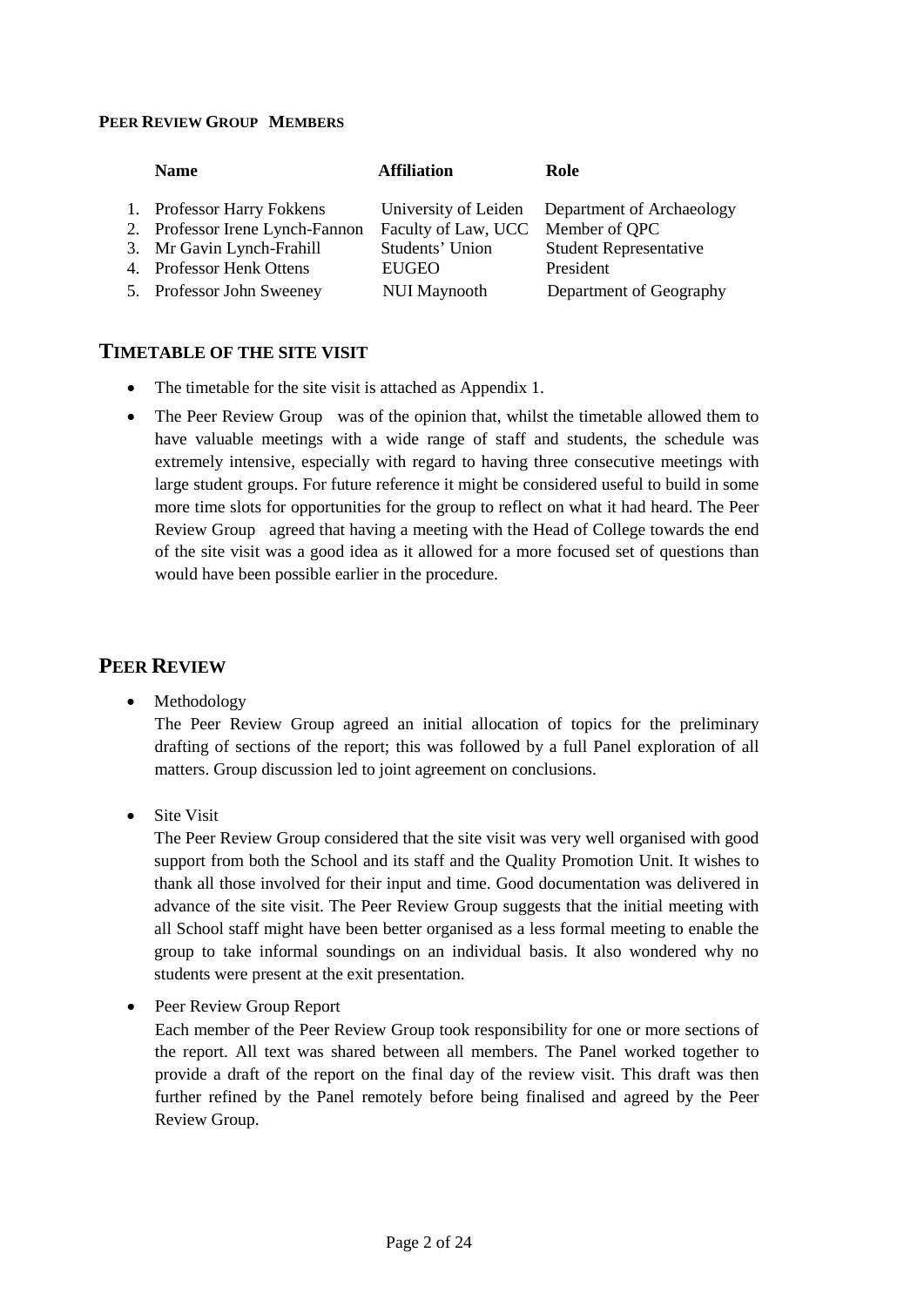# **OVERALL ANALYSIS**

## • Self-Assessment Report

The Peer Review Group was provided with five different volumes of self-assessment, one relating to the School of the Human Environment and two relating to each of the individual component departments. It acknowledges the enormous amount of effort that was invested in compiling and collecting the information for these comprehensive reports. However, although these reports provided much information, they were also very difficult to work with because they were each structured quite differently and it was not easy to rapidly derive relevant key management information. The Peer Review Group therefore recommends that for future evaluations the School uses a harmonised approach to the provision of more easily comprehensible diagrams and tables. Short introductions and conclusions to separate appendices might also be helpful. For the external evaluators, it was, for instance, impossible to comprehend the basis of the UCC accounting system for calculation of FTEs. Since this underpins funding, it is crucial that assessors can understand the system. This may be a task to be undertaken at university level to improve transparency of budget allocations. The Peer Review Group would suggest that much of the information on teaching modules could be provided on CD-ROM or simply as a series of hyperlinks since most of it was a paper version of the book of modules and the website. Some material (e.g. External Examiners' comments on individual students) is considered not appropriate for inclusion in such a document.

It was difficult to derive key financial and management information from the documents. The Peer Review Group would recommend that such information be provided in any future review. For example the Group received very useful information from the Office of the VP for Research and Innovation and from the Finance Office. This information is readily available and would have been useful to receive in advance. Financial information could be provided through the QPU from the Finance Office or indeed directly from the Finance Office on a confidential basis to the Peer Review Group.

The School of the Human Environment report described the history of the School, its present state and initiatives for cooperation, with some general conclusions. A more rigorous self-assessment with a SWOT analysis was not really produced.

The Peer Review Group found it difficult to determine in the Archaeology Self-Assessment Report which statements referred to the past and which were current. For example, the space/accommodation strategy is not current and does not provide details for looking forward. The Geography Self-Assessment Report was more helpful in this regard.

## • SWOT Analysis

As mentioned above, there was no Strengths/Weaknesses/Opportunities/Threats analysis for the School as a whole. The SWOT analysis in Archaeology took place over one day. In Geography the SWOT analysis process was initialised in January 2013 for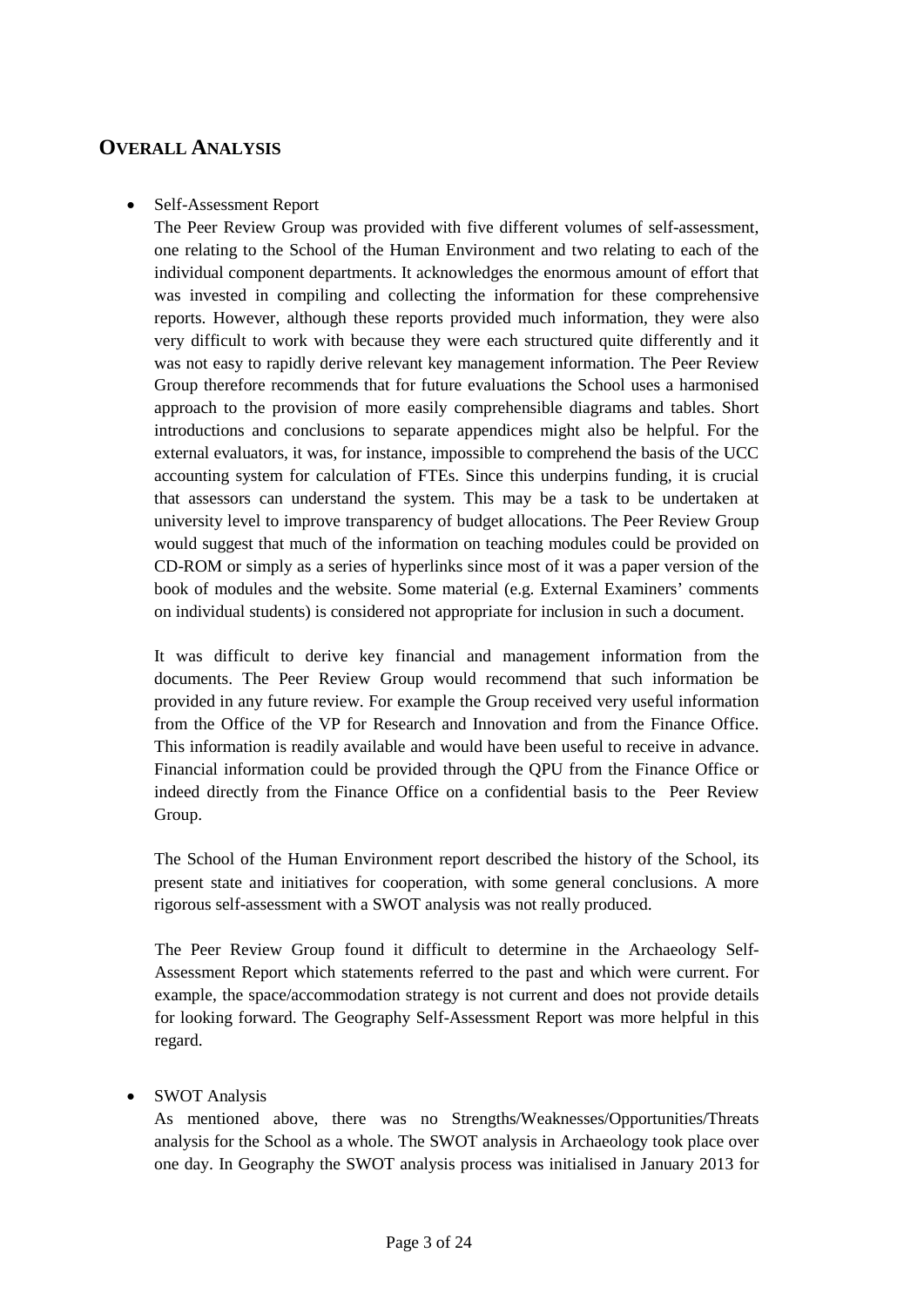academic staff and comments on a draft document requested at the May 2013 staff meeting. It is not clear what procedures were put in place for non-academic staff or when final sign off occurred.

However, generally, the SWOT analyses were carried out professionally and provided a good snapshot of the opportunities and challenges facing both departments.

• Benchmarking

The Department of Geography was benchmarked against the School of Archaeology and Geography, NUI Galway and against the School of Geographical and Earth Sciences, University of Glasgow. The Department of Archaeology was benchmarked against the equivalent department at the University of Oslo. In both cases these were good choices. NUIG is undergoing the same transition phase in terms of identity and future strategic challenges and the review panel felt that this was a useful and appropriate exercise*.*

# *Departmental/School co-ordinating committee and methodology employed in the preparation of the Self-Assessment Report*

The methodology seemed in places to be an assessment of what has been achieved since the last review and there was less emphasis than would be desired on future strategic direction and policy. As mentioned above, the Peer Review Group would have found it useful to have a uniformity of approach and structure for the submitted documents.

# **FINDINGS OF THE PEER REVIEW GROUP**

## *Governance and the Structure of the School*

The approach taken to the provision of documentation for the Review underlined the fact that the 'schoolification' of the Departments was not yet embedded in the management or governance structures of the individual disciplinary groups and was certainly not embedded in the 'hearts and minds' of the academic or administrative staff of either discipline.

In terms of governance, both Departments relied heavily on traditional departmental structures and there was not a real sense of any fora for participation at School or College level for most staff. Heads had individual meetings with College staff; participation at College level seemed limited to the Head of School at College Executive Management Committee level with a consequent disconnect of information becoming apparent. There was little evidence of any real engagement with established university structures from School to College level.

On the other hand, there was considerable evidence of engagement across the University with disciplines, Schools and even Colleges, depending on the disciplinary and research interests of individual staff.

#### **Recommendations:**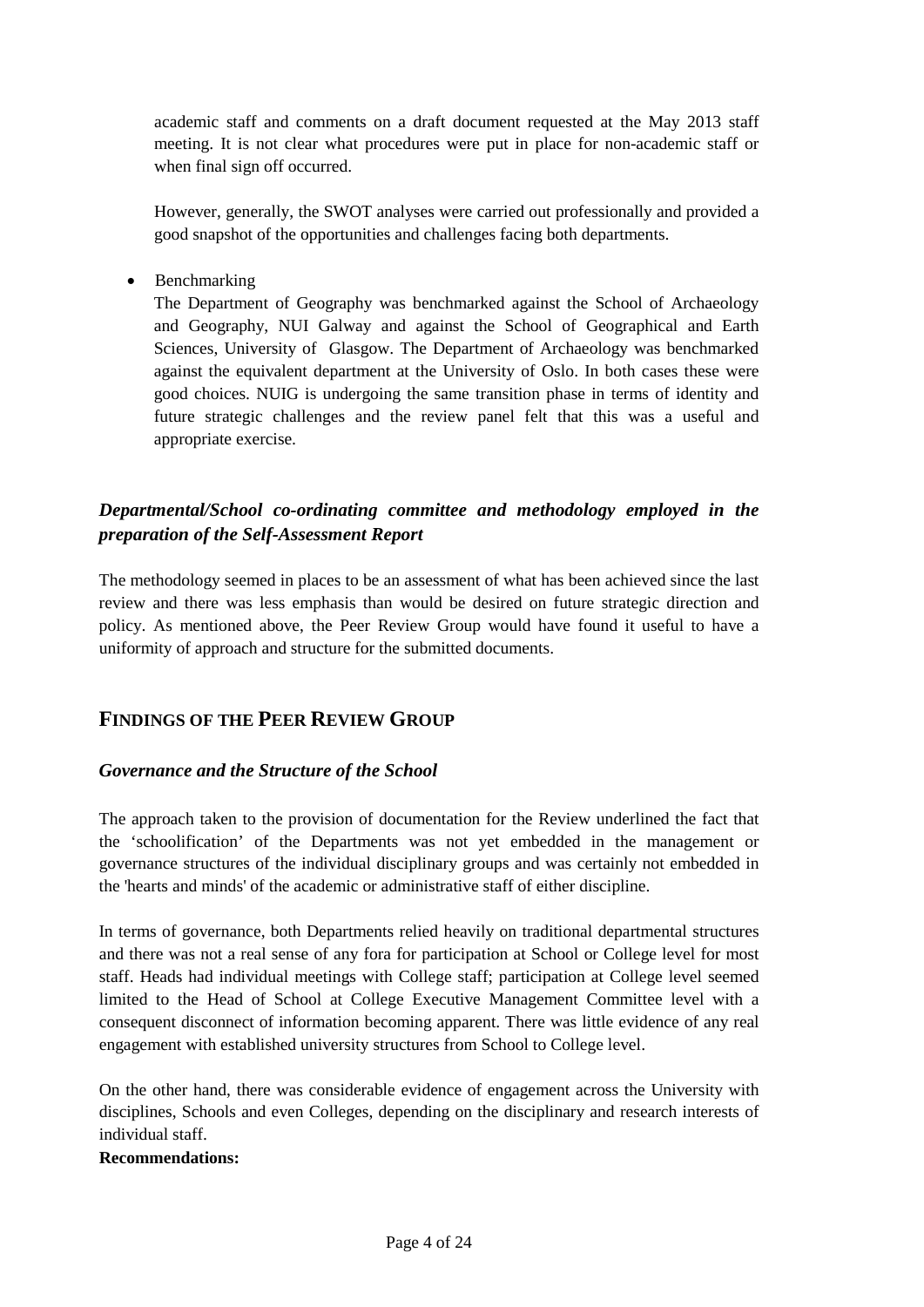The School structure could be strengthened in the following ways without compromising the disciplinary identities as described, and without making any strong recommendations regarding interdisciplinary research. The Peer Review Group recommends that:

- That the School structure be exploited better to ensure participation for all staff in the decision-making processes of the College and University.
- That the full potential of the School be more intensively explored for the two disciplines in relation to strategic matters, such as resourcing in the broadest sense, internationalisation, innovative academic development, particularly in the areas of future research and where the disciplines meet, for example, in the fields of geomorphology, GIS , landscape and historical geography.
- That the School be utilised in relation to supporting creative and innovative teaching (e.g. the blended learning field module initiative of Geography), the teaching of academic transferable skills on both undergraduate and graduate levels, grant writing for research students and geo-information skills at undergraduate levels.

## *Department/School Organisation & Planning*

The staffing complement of both Departments was helpfully provided in a diagram in the document on the School of the Human Environment. Both departments are clearly wellorganised in terms of the delivery of courses and the quality of the curriculum involved. The Review Group felt that the ability of the School to maximise its organisational potential was limited by the non-replacement of key personnel.

## **Recommendation:**

• That a medium-term planning cycle for staff deployment be introduced to facilitate research leave, up-skilling, and professional development, especially of younger staff members.

# *Teaching & Learning*

## *School*

Both departments provide a curriculum that covers the main areas in their disciplines and both undergraduate and post graduate students are supplied with an extensive portfolio of appropriate modules. Staff are to be complimented for their willingness to teach across a broad range of topics.

Students in both Departments emphasised the importance of 'learning by doing' and felt that practical individual project work was highly beneficial. Interpretative reading skills and data analysis were particularly mentioned as areas which might be stressed to a greater extent in both Departments. The Peer Review Group recognised that different levels of development of such skills will be appropriate for different cohorts, but concur with the suggestion that the curriculum should emphasise these as much as possible within existing constraints.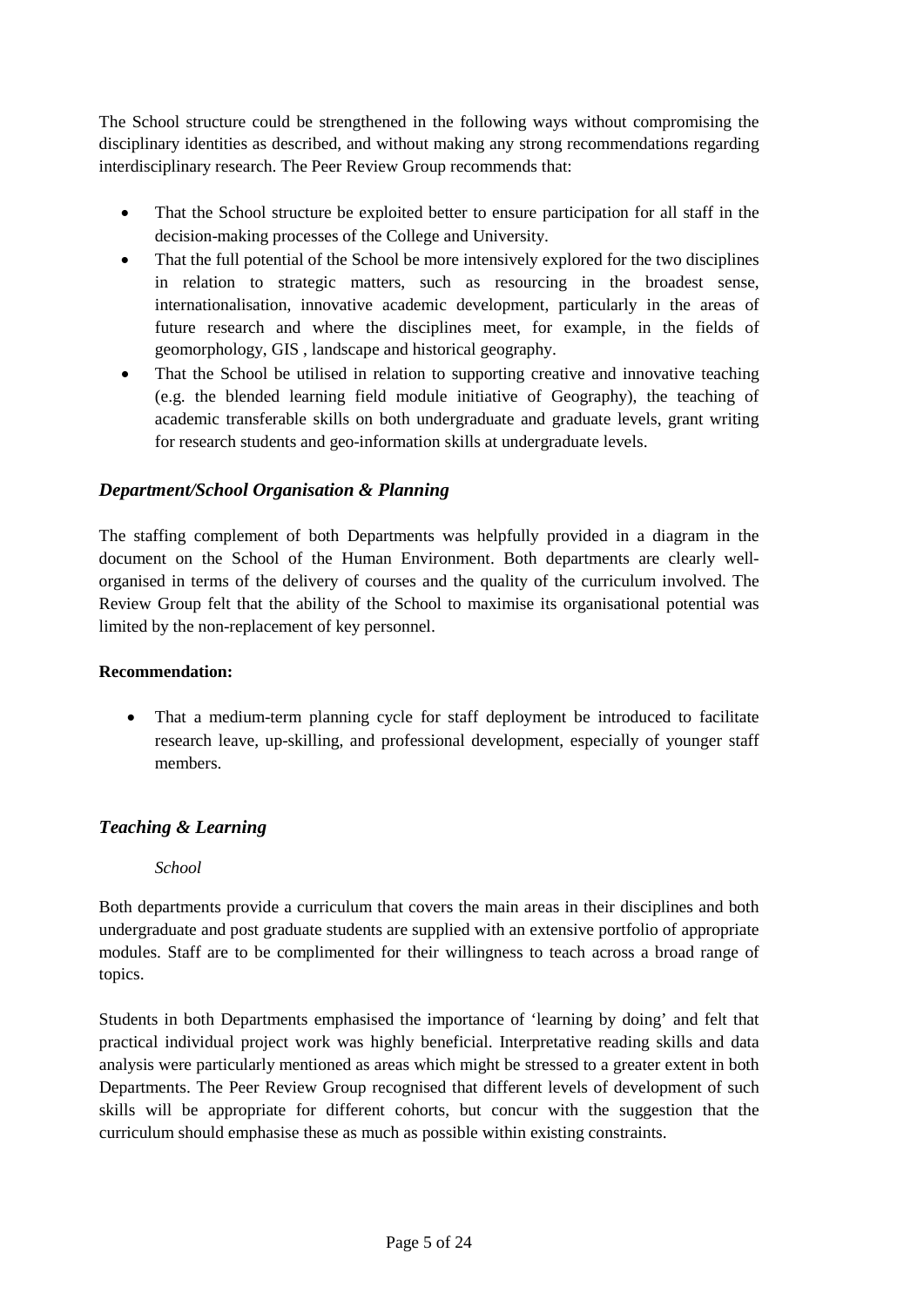Both from the self-assessments and from the meetings with students and stakeholders, it became clear that there is a lack of feedback to students in both Departments. During interviews with the students, the Peer Review Group learned that contract researchers and PhD students would be willing to assist with the delivery of the teaching programme to a greater extent, such as in tutoring and in giving feedback, even on an unpaid basis. One option to implement this would be to incorporate responsibility for tutorship of a (small) group of 2nd or 3rd year students in the personal development plans of research students and PhD's. Channels for feedback would be also be enhanced.

## **Recommendations:**

- All students in the School should be encouraged to develop their critical thinking skills throughout their undergraduate career, culminating in a final piece of individual investigative work.
- That means are sought to give students timely feedback on assignments and essays in order to improve their writing skills. Digital learning, the use of Blackboard, annotated examples of good papers, are a few examples of how this could be improved - even for large numbers of students (see also recommendations under Geography).
- That research students and PhD students are considered and developed for giving feedback to undergraduate students.

## *Geography*

Geography provides over 50 modules across four undergraduate programmes as well as contributing significantly to several postgraduate programmes. This is an impressive offering. At the same time it is clear that, due to high student numbers, particularly in the First Year, teaching loads are heavy and are possibly not equally distributed over staff. As a result, teaching is, to a large extent, one-way and theoretical instead of practical. There is limited possibility for providing feedback to students on essays and assignments. A possible (partial) solution to this problem could be blended learning. The Peer Review Group learned that two staff members have been trained now in digital education and that a blended learning module is installed for fieldwork. This module is considered exemplary, also by the Office of Educational Affairs of the College, and could be used as best practice by the Department and more widely by the School of the Human Environment.

The Peer Review Group also noted some overlap with similar modules in other Colleges which might be taught in collaboration. One of the solutions for the teaching load could be to have a critical look at the modules offered and possibly combine modules with other Colleges.

The current lack of a physical geographer was raised as a problem by both staff and students. This situation endangers adequate coverage of the discipline and raises questions regarding the extent to which the degree will be recognised by the Teaching Council. The Peer Review Group agreed that this has been, and continues to be, seriously detrimental to Geography (See recommendation under '*Staffing'*).

The Panel considered that the potential for the use of software resources, such as Blackboard, to assist management of large class teaching could be exploited to a greater extent. For example,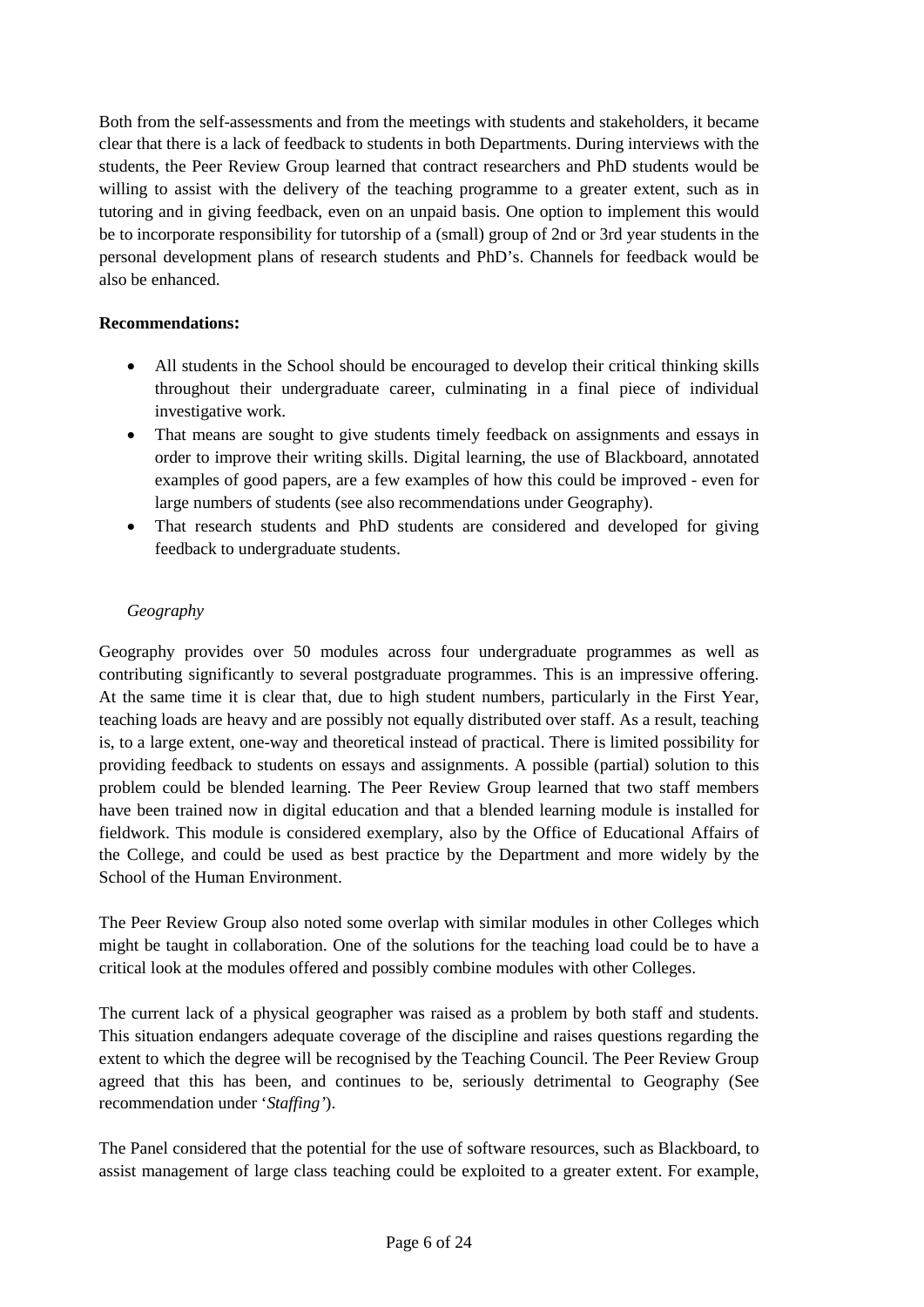where assignments are to be allocated, students could, where feasible, be given the option to sign up on-line for a choice.

The Peer Review Group was very impressed by the continued emphasis placed on fieldwork by the Department. The difficulties of maintaining this aspect of a Geography curriculum is acknowledged and the Department is to be complimented on the commitment shown by staff to this essential aspect of a Geography curriculum.

## **Recommendations:**

- That the Department of Geography examines the potential for cooperation with other Departments/Colleges/Research Institutes for some Third Year physical geography modules.
- That blended learning techniques be exploited in order to lessen the teaching load.
- That Blackboard should be used more, especially as an instrument to structure communication with students, assign deadlines to assignments, and collect and provide feedback for assignments and essays.

# *Archaeology*

A well balanced and comprehensive curriculum exists for students in the Department of Archaeology with an appropriate range of module offerings at both undergraduate and postgraduate levels. These were in turn well supported by good equipment and study facilities. A discussion with different student cohorts and stakeholders indicated that there is a large interest in undergraduate fieldwork experience, including excavation. Stakeholders indicated that the employability of Cork graduates would increase considerably if they had more experience in excavation. Stakeholders furthermore indicated a willingness to assist in finding suitable sites for training excavations, placements and internships. The students consulted indicated that they would appreciate and avail of such opportunities. In addition, stakeholders indicated that they would be willing to contribute to teaching, for instance in topics related to project management, communication with contractors etc. The Review Group was impressed by the desire of external stakeholders to work with the Department and believes that these positive relationships should be further exploited to develop internships and placements for undergraduate students, particularly in the area of excavation. (See recommendation under '*External relations'*). The Peer Review Group believes that practical fieldwork elements should be provided onsite and that provision on campus for excavation work would alleviate travel costs for students and allow for greater development of skills development for the market place.

## **Recommendations:**

- That a serious attempt is made to re-install participation in excavation as a teaching goal for 2nd or 3rd year students in CK101, and perhaps also in CK107. In the latter course this might be combined with other practical skills in, for instance, GIS modelling.
- That contact with stakeholders is sought with regard to participation in the MA course on archaeological excavations, and in the search for suitable lifelong learning modules (CPD).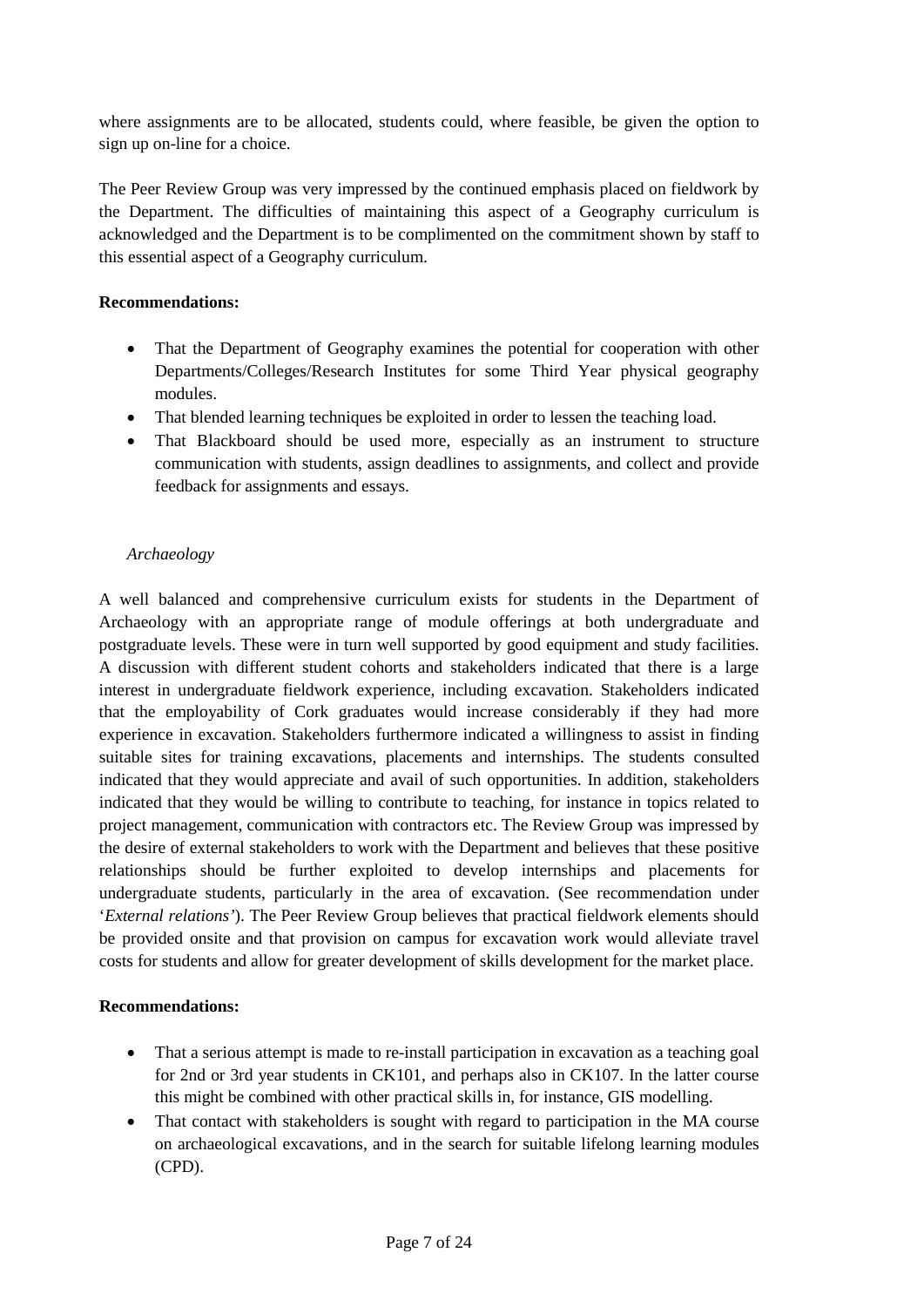## *Research & Scholarly Activity*

Both the Archaeology and Geography Departments show impressive research outcomes. There is evidence of many worthwhile publications, a substantial number of which are published in high impact locations. However, the distribution of research output is uneven amongst different members of staff. In the previous Research Quality Review, an over-representation of local, regional and national research topics and papers was mentioned. To some extent this is still the case. The Panel considers that this need not be a problem if those regional and local studies are used to enlighten or illustrate, as case studies, broader research topics which potentially would have international impact. Therefore, in terms of enhancing the international profile of the Departments, a greater emphasis on international journal publication is important.

As new staff enter the School, research areas will need to be reconsidered in the light of a greater emphasis on internationally-focused research. As part of this, consideration should be given to enhancing expertise in areas of existing strong research potential rather than trying merely to fill gaps in the delivery of the existing curriculum. Clear research profiles and a clear connection between research and education will also help to fulfil the stated ambition to attract more international research students. Furthermore, a limited number of larger research clusters should be considered in order to maintain/improve quality, enhance profiles and reduce risks for continuity.

During the visit to the library the panel learnt that the University now offers good possibilities for online publications of theses. Experience elsewhere indicates that online publication of theses possibly has even more impact than paper versions. The panel therefore recommends that both Departments, preferably as a School initiative, should commence an active policy for online publication of research and PhD theses.

Both Self Assessment Reports made it clear that there is only a small budget available for travelling abroad and presenting research at international conferences. Also the work load issue clearly is seen to inhibit initiatives to apply for international research grants.

#### **Recommendations:**

- That both Departments devise a strategy to develop larger and stronger research clusters and provide a more international dimension to research. Such a strategy should emphasise publication in peer-reviewed high impact journals rather than book chapters. One way of doing this might be to use existing research as case studies to participate in international debates.
- That both departments publish new and old theses in the online repository of the University.
- Despite the few opportunities offered by the College, time and funding should be actively sought to give younger staff the opportunity to build international networks and apply for research grants. *(see also under Financing)*.

## *Staff Development*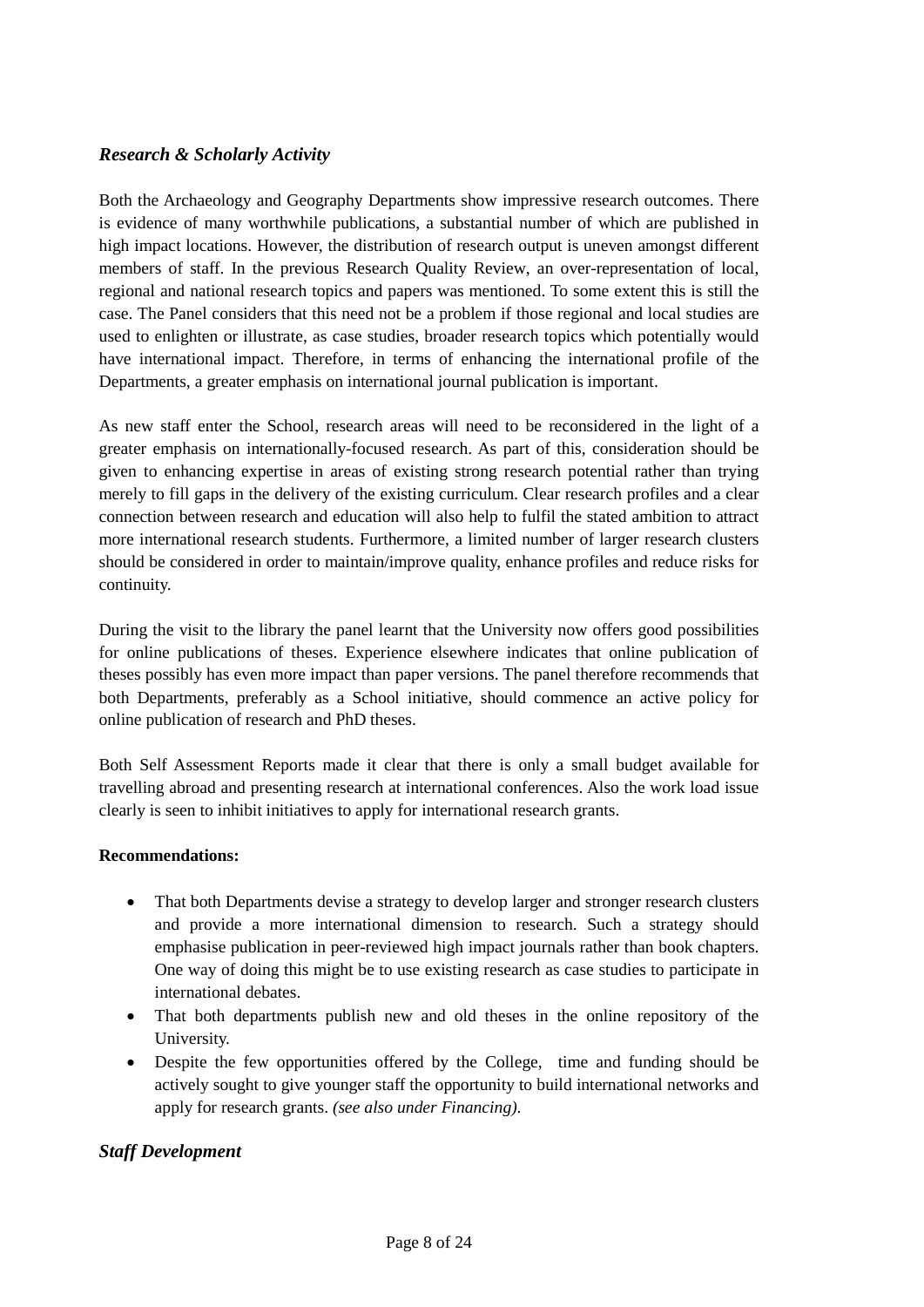In common with other NUI Universities, UCC has experienced a huge increase in student numbers over the past decade. This has placed enormous demands on a shrinking staff complement. However, there are within both Departments excellent examples of staff development having an impact on teaching and learning. The Peer Review Group was provided with excellent best practice examples of innovative techniques. The Peer Review Group encourages both Departments to make staff aware of new developments and techniques in teaching, learning and research and to encourage them to undertake staff development as appropriate

#### *Archaeology*

Despite the slight decline in student numbers, the Department of Archaeology has managed to retain its key personnel and is in the process of successfully replacing one member who has recently left the Department. The present policy regarding teaching is favourable for the development of research potential among younger members of staff; each has a well-defined niche within the Department, and frequently within national provision for Archaeology as a discipline.

#### *Geography*

Given the large scale loss of senior staff over the past few years and the generational change in staff together with the loss of major individuals with international and outstanding research profiles, staff development should be accorded high priority. This loss of collective experience has resulted in some demoralisation of the Department as increasing demands on 'middle ranking' and early career staff mount. In particular it has inhibited the development of research potential and internationalisation/networking. One of the key features of this Department is the very high numbers of undergraduate students and the consequent poor staff-student ratio. This will have an impact not only on the ability of staff in Geography to progress their careers but over time will have an impact on the quality of the undergraduate education which must not be overlooked. Both problems are the outcome of the resourcing model and the financial structure of the Departments within the School.

## **Recommendations:**

- That both Departments avail of centrally provided staff development courses where these exist. Staff development requires that assistance be given from central services in key areas such as Research Grant Application Writing, International Networking, Project Management, Techniques for Teaching Large Classes, Interview Techniques, Health and Safety etc. We recommend to the School and Departments that the staff are encouraged to avail of university initiatives that are available in this area and that promotional criteria should recognise participation in such courses.
- That particular consideration be given to the research climate provided for young academics or academics in the early stage of their careers to ensure that they have a clearly defined career path.
- That a more realistic consideration of the additional stress and burden imposed by high student numbers be incorporated into the next version of the workload allocation model.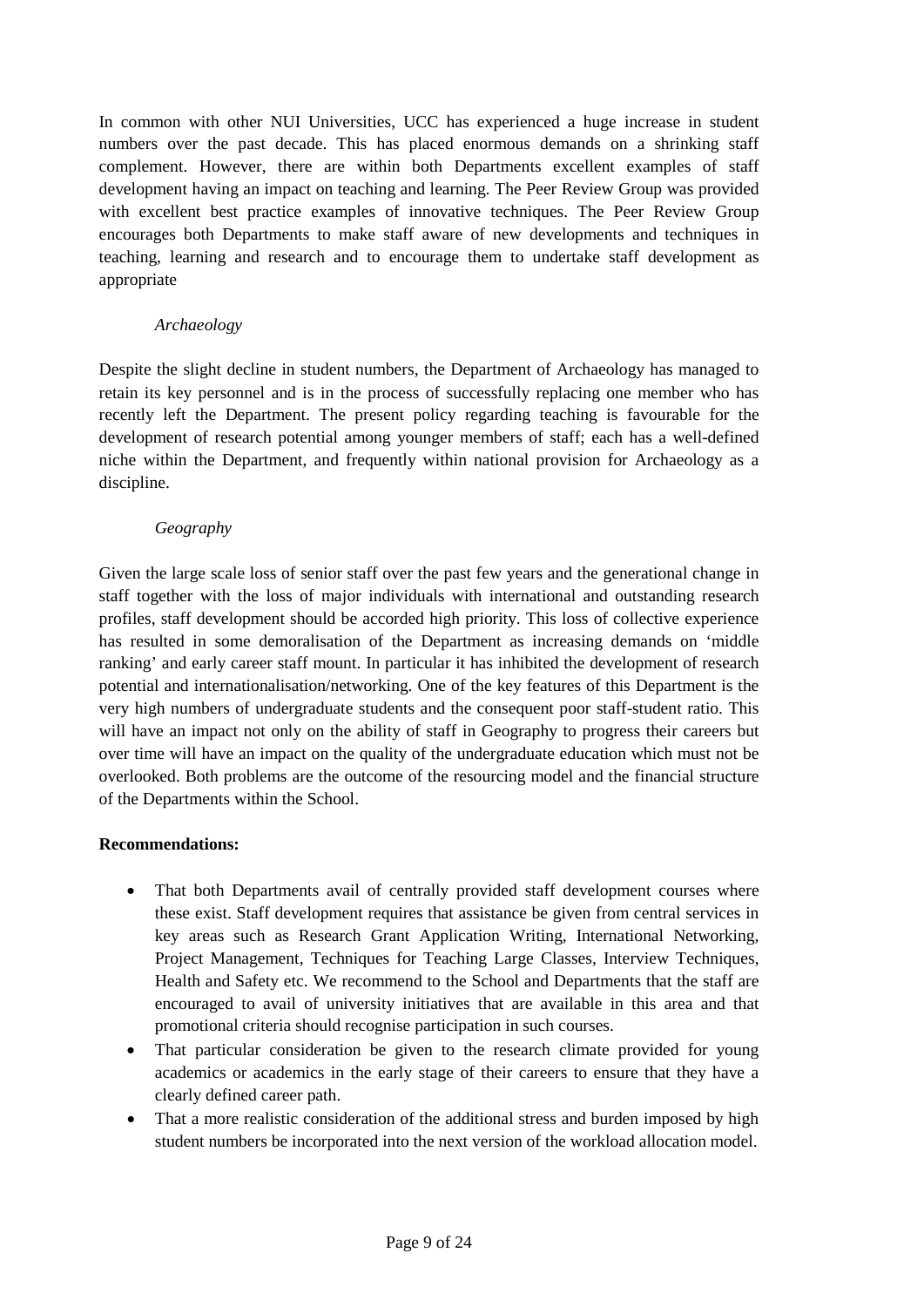# *External Relations*

Most of the external stakeholders met by the Peer Review Group were linked to the Department of Archaeology. Both Departments, however, have extensive links with a number of national and international bodies. The Peer Review Group is of the opinion that linkages with the cognate bodies in the private sector are capable of being enhanced to the advantage of both Departments.

The Peer Review Group was particularly impressed by the willingness of alumni and nonalumni to strengthen linkages with both Departments, and to offer assistance in the development of Continuing Professional Development courses for students. In particular opportunities for internships, placements and on-the-ground training were offered to improve the graduate product in key areas such as report writing, basic statistics, fieldwork experience and presentation skills.

#### **Recommendation:**

• That the existing links with private and public sector bodies which arise from former graduates of the School be better exploited.

## *Support Services*

The Peer Review Group was impressed by the range and quality of support services on offer, in particular the pro-active approach of the Library, Computing Services and Departmental support staff. In both Departments the latter fulfilled important functions and demonstrated laudable innovative techniques.

## *Staffing*

#### *Archaeology*

The imminent appointment of a new staff member in the area of Prehistory is welcomed and will offer opportunities for extending the curriculum in the Department as well as creating potential research collaboration opportunities at an international level. The Review Group is satisfied that the staff complement in the Department is now commensurate with their FTE numbers.

#### *Geography*

The Department has been overstretched for some time and the failure to replace retiring staff has been extremely damaging to the Department. Presently, acute difficulties exist in providing an adequate spectrum of physical geography modules which are crucial for the recognition of the degree for teaching purposes. Opportunities for the Department to explore emerging areas and funding opportunities are also severely hampered by staffing limitations. The absence of a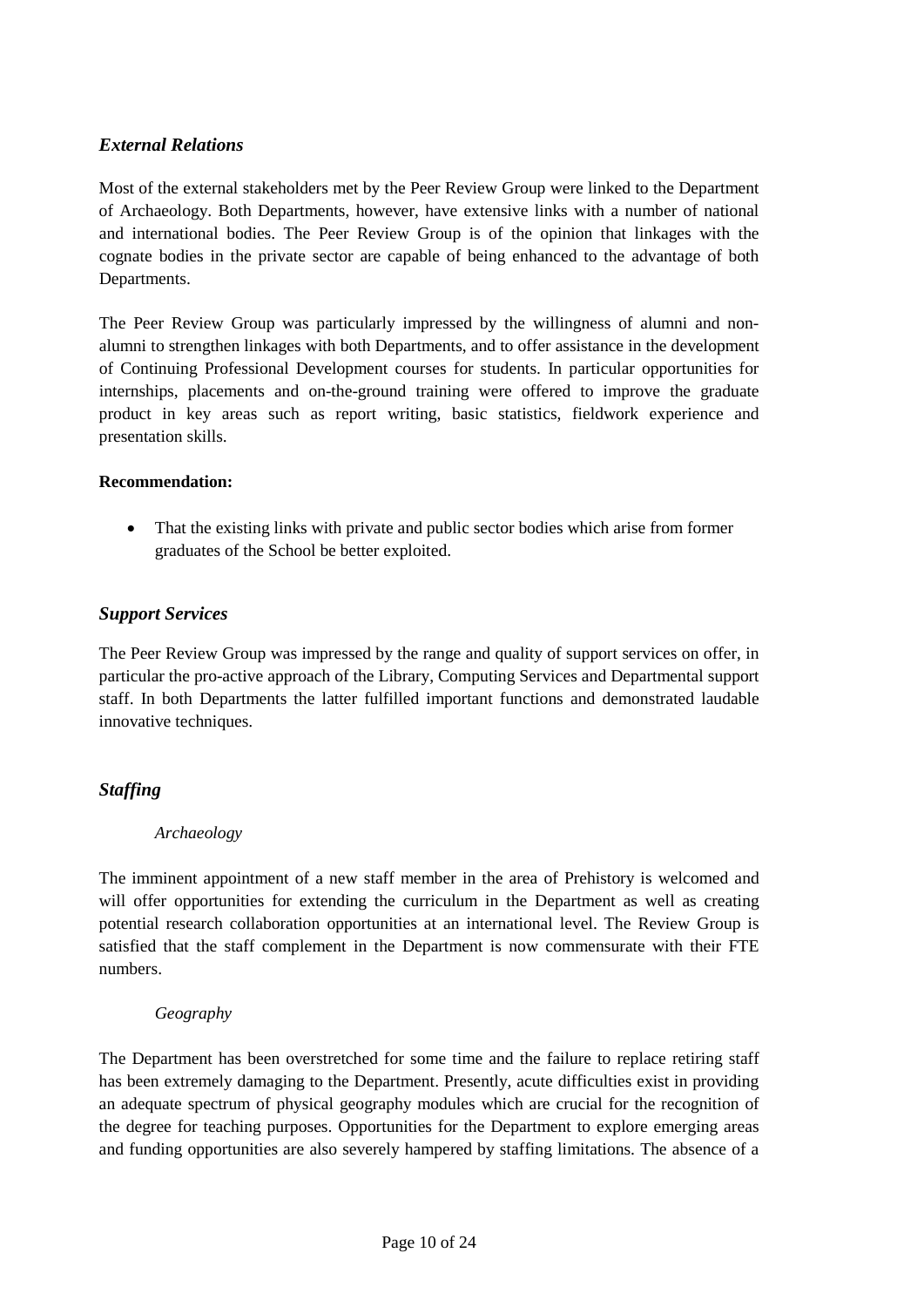strong cohort of 'middle management' has also been damaging to Department functioning at several levels.

The teaching of large numbers of undergraduates in the Department of Geography is currently not rewarded adequately through the current workload allocation model and this has had a detrimental effect on the ability of staff to carve out time for research.

## **Recommendations:**

- That appointment of a senior physical geographer be prioritised immediately with a view to having an appointment in position by the start of the next academic year. Such an appointment should not be an early career stage individual but should be at Senior Lecturer level or above. This is not lightly suggested and the Review Panel is conscious of university policy in this area. However remedial action and strong academic leadership in this area is urgently required if UCC is to recover lost ground in this area and provide a curriculum which enables its graduates to enter key professions such as teaching in future years.
- That following the appointment of the key position above, a strategic case for further appointments should be made for at least three other posts over the next two years. These should also be specified to assist with the forthcoming programmes being undertaken both at School and Departmental level.
- That a commitment to provide a significant proportion of teaching and examining be sought from the Research Institutes who are involved in Masters programmes such as the Coastal GIS Masters.
- That greater use be made of senior postgraduates in a tutorial programme, to support fieldtrips and practical classes, and conceivably in a new teaching module to assist with alleviating staffing pressures on the full-time staff, and to free some time for them to engage in research networking.

## *Accommodation*

The Archaeology Department is housed in the Connolly Building; the Geography Department has a building on campus. The accommodation for both departments is adequate - both have dedicated computer rooms for graduate and postgraduate students; the facilities are good and laboratory space is sufficient. The Connolly Building is close enough to campus to access the Library and other facilities easily. The teaching rooms in both Departments are on site and adequate for the number of students in the department.

## *Financing*

Financing has presented challenges for all concerned in terms of budgetary cuts. In accepting these as inevitable, both Departments have managed to sustain essential core activities to a great extent. This has largely occurred through the dedication and commitment of staff in both Departments. The Peer Review Group acknowledges the additional workload that has been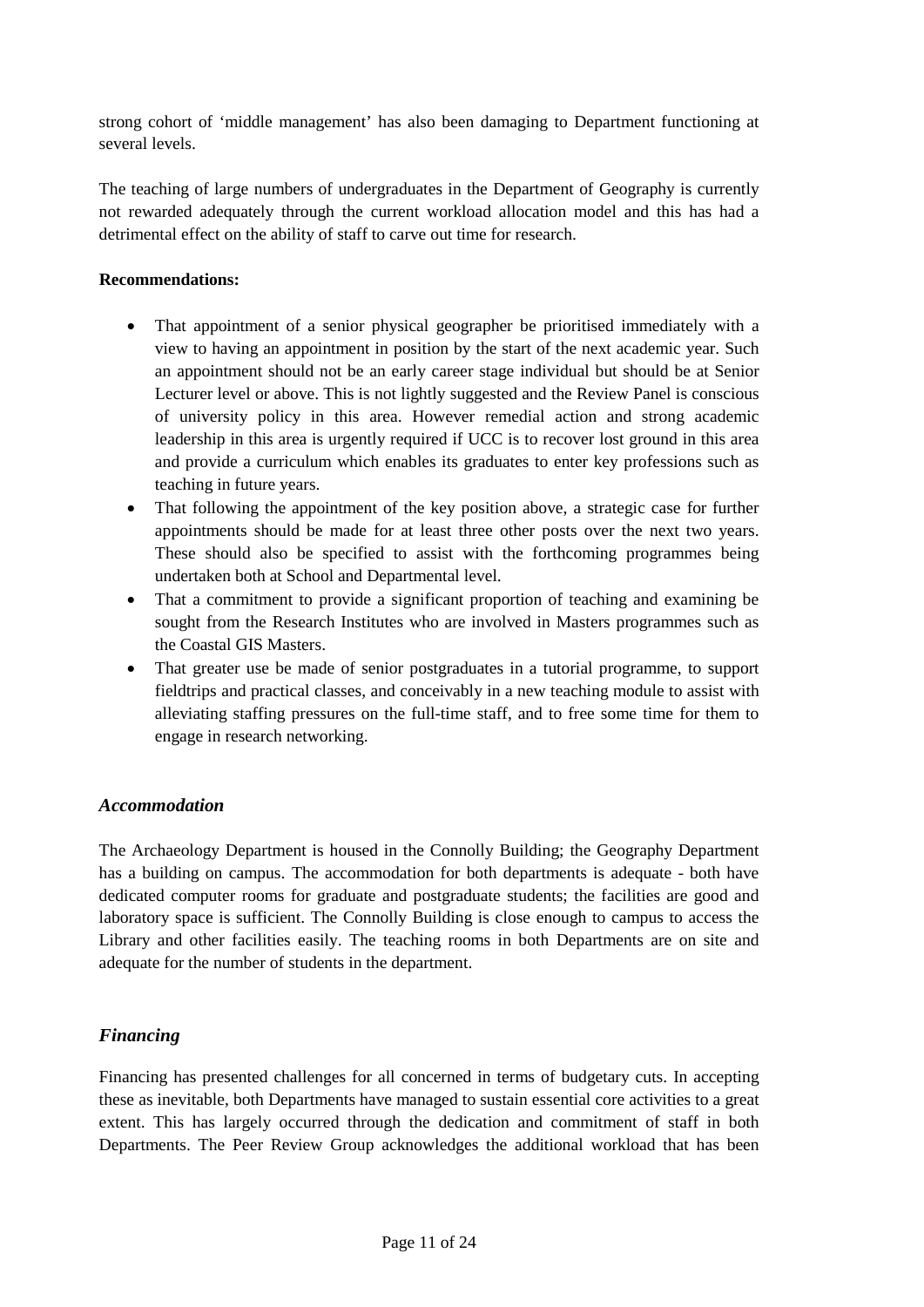involved in this and the practical difficulties of continuing to produce quality graduates in an underfinanced environment who can compete effectively in an international employment arena.

Concerns were raised by academics at all levels regarding a lack of funding for research activities. Of particular concern was the absence of national funding opportunities, especially for researchers at an early career stage. The difficulties of financing research involving international collaboration were also raised. While funding schemes for those seeking to coordinate large EU programmes are available at a national level, the need for intermediate financial supports was stressed as more pressing, again particularly so for early career stage staff members.

In this context, suggestions regarding the creation, maintenance or availability of a strategic budget at School level were not received enthusiastically by staff. This would seem to relate to the loose affiliation nature of the School structure A lack of awareness of what financial supports for research might exist at College level was also apparent.

Financing of the College, Schools and various disciplines were described to the Peer Review Group by the Finance Office. In the financial year 2011/2012 and 2012/2013 the College of Arts, Celtic Studies and Social Sciences ran a deficit of €1.3M and €1.1M respectively.

In this context it was also noted that for the year 2011/12 Archaeology ran a deficit of  $\epsilon$ 78,000 whereas Geography generated a surplus of  $\epsilon$ 723,000. The Review Group considered this figure highly significant in terms of the income generating capability of the School as opposed to the loss making capability of the College in which it is situated. Against this background, the concerns of the Review Group regarding student numbers and staff resources and their support are even more acute. The consequences of sustaining a surplus of this kind in terms of the quality of experience of both staff and students in Geography can be addressed through the recommendations in this report.

#### **Recommendation:**

• The Peer Review Group recommends that some proportion of the existing budget, however small, should be allocated to facilitate networking visits for researchers at a higher level than at present. This is important in terms of growing the next generation of researchers. (See also recommendation under 'Staff Development.') The location of this budget ought to be ideally at School level, but this issue is secondary to the absolute need for such a fund to support academics with very high workloads in terms of student numbers who have little support for their research activities.

## *Communications*

## *School*

Formal communication structures, especially between staff and students, are deficient in both Departments with a lack of formal Departmental meetings, a lack of formal staff-student committees and no/weakly developed personal tutor schemes. Following meetings with students at all levels in both Departments, the latter two issues could be easily implemented and would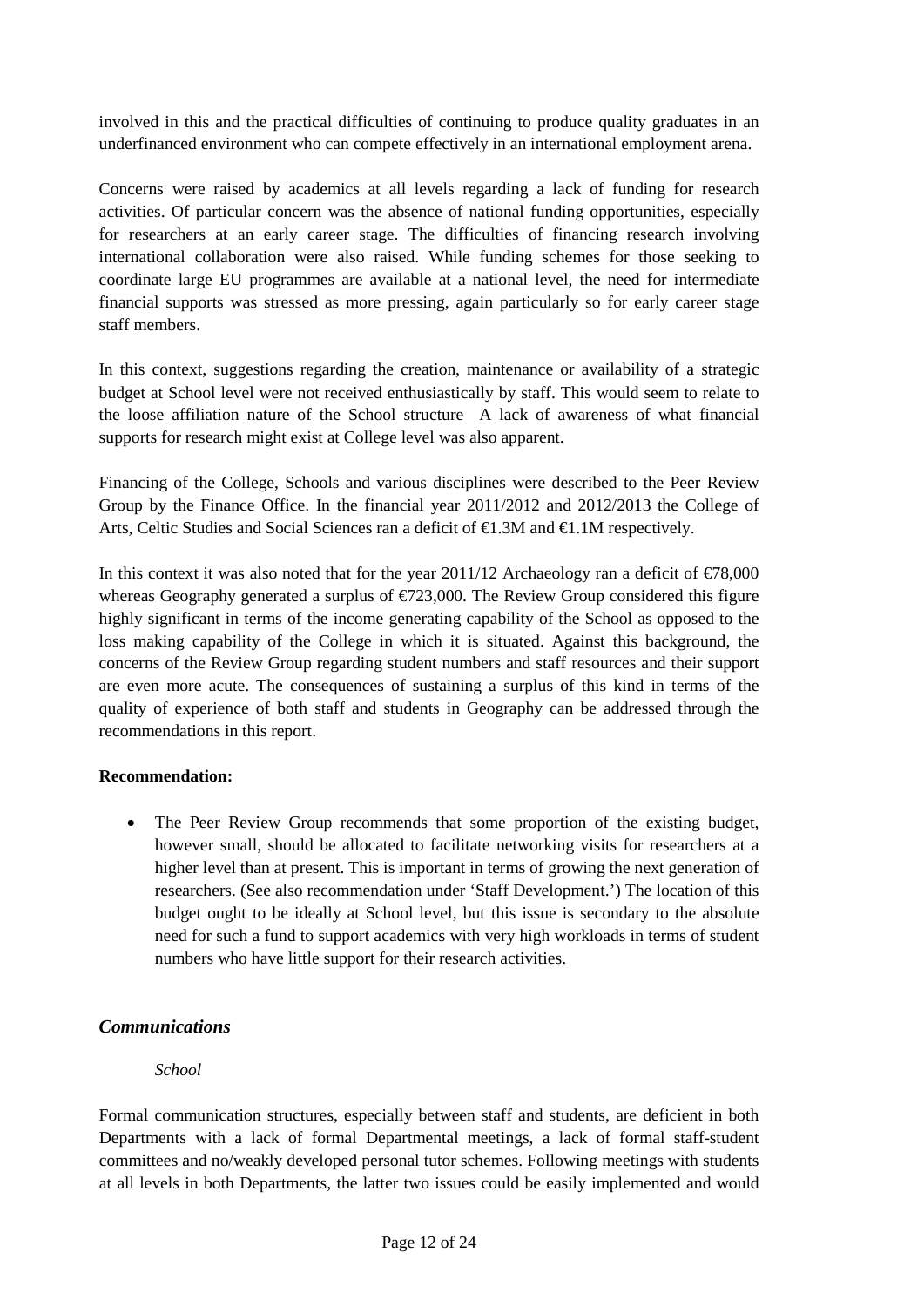improve communications between staff and students. Staff in the Archaeology Department advertise their available office hours on the web. The Peer Review Group considers that the Geography Department could also do this.

#### *Archaeology*

The small size of the archaeology department does not call for complex communication structures. However, the frequency of meetings is now less than a couple of years ago. This may be a point for improvement.

#### *Geography*

Better communications offer significant opportunities for addressing the key challenges facing the Department of Geography. This exists at three levels. Firstly, downward communications from central administration does not always appear to provide an effective channel for encouraging a sense of partnership from staff members. Secondly, internal communications need to be greatly enhanced to promote trust and improve morale within the Department. There is clearly a need to address this on several fronts in order to improve cohesiveness and collegiality. Thirdly, student-staff communications need to be placed on a formal footing.

#### **Recommendations:**

- That the frequency of full staff meetings be increased as currently they are not adequate to engender a shared vision of where the Department is going or how individual contributions are discussed and organised.
- That significant rationalisation of the committee structure in Geography be considered. The existence of 8 committees for 12 full time staff (Geography) is not an efficient use of staff resources and entails multiple involvements and probably some disenchantment for individual staff at times.
- The Peer Review Group recommends a Rotating Chair for staff meetings. The involvement of staff in a shared vision of the Strategy of the Department as well as the development of key managerial skills would be assisted by having staff meetings chaired by staff members other than the Head of Department.
- The Peer Review Group recommends that staff development and departmental cohesion would also be assisted by a series of 'away days' where strategy and team building could be addressed. This might be assisted by the Quality Promotion Unit.
- The Peer Review Group recommends that a report from the Staff-Student Liaison Committee be placed formally on the agenda for staff meetings at least every second month during term time and that both undergraduate and post graduate issues be formally addressed. A representative of the postgraduate community should also be considered for attending staff meetings for items not concerning staff, examinations, appointments etc.

# *Implementation of recommendations for improvement made in Peer Review Group Report arising from last quality review*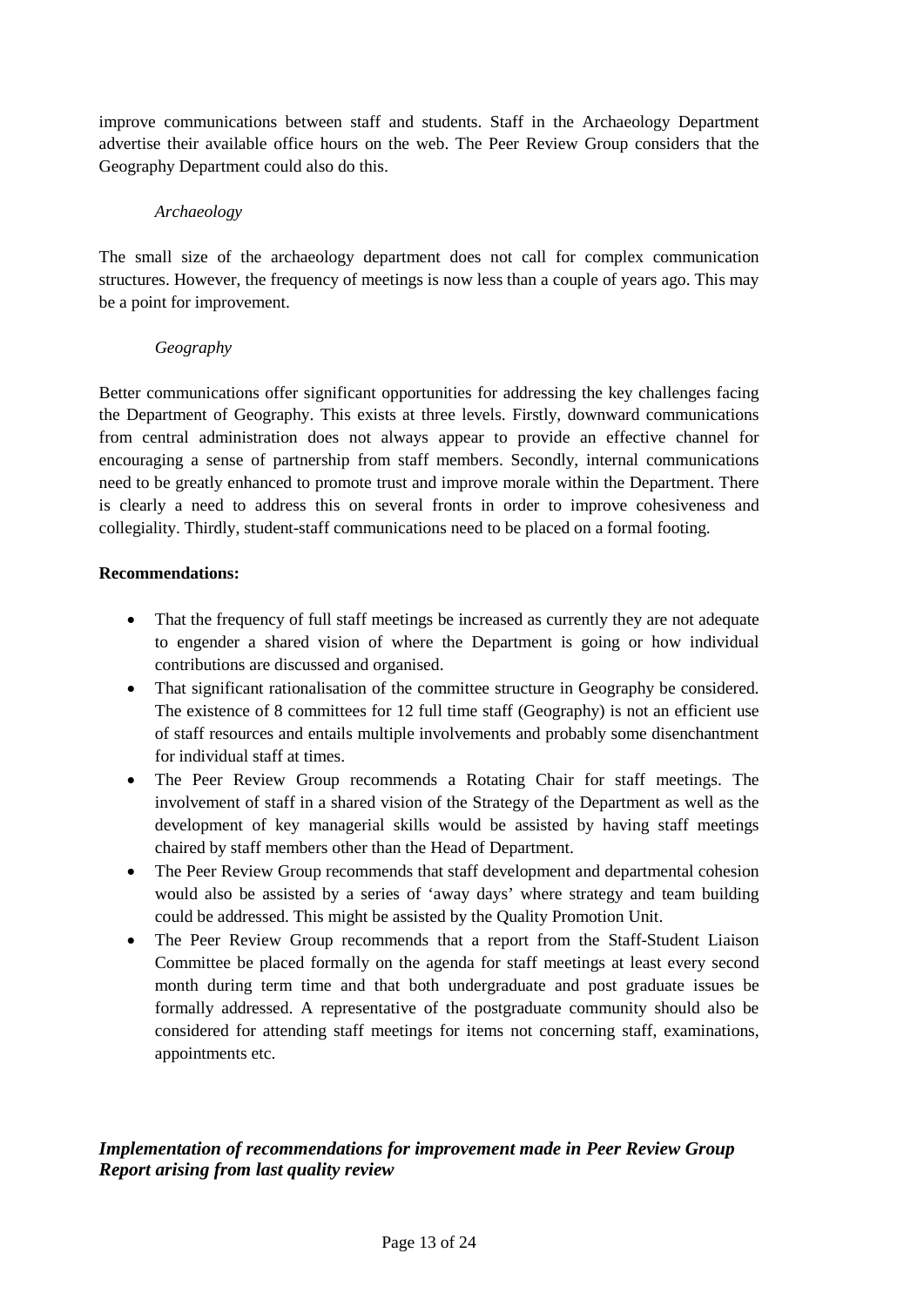#### *Archaeology*

Given the changeover to a new head of department following the last quality review, the department has addressed most of the recommendations made by the Peer Review Group in 2004 e.g. major recommendations like embedding the survey unit in the department and revising the research clusters have been implemented. Some recommendations appear not to have been met, in particular:

• The recommendation to include group work in all teaching. This recommendation still stands. Though this is not of high importance, it could help to lessen teaching load, while stimulating discussion amongst students (development of critical opinions).

#### *Geography*

Within the constraints imposed by financial stringencies, the Department has endeavoured to address most of the recommendations of the previous Peer Review Group Report (2001/02). Several of the recommendations relating to the University management do not appear to have been fully implemented. The most important of these were:

- A recommendation that the First Year quota be held below 250 students
- That additional academic staff must be recruited to attain a student/staff FTE ratio closer to the Arts Faculty average
- In hiring new staff, a strategy to address the age and gender issues is required

In other areas, such as the Library and Building Maintenance, considerable progress has been made.

# *Compliance with European Standards and Guidelines for Quality Assurance in the European Higher Education Area – especially relevant sections of Part 1 of the ESG*

The School adheres to the principles enshrined in the ESG, although student participation in quality assurance could be enhanced by the introduction of more formal student evaluation processes.

# *The Peer Review Group is also asked to comment specifically on developments and actions taken since the last quality review undergone by the Department/School.*

## *Geography*

Development of the Department of Geography since 2001/2 has been severely constrained by the loss of seven senior staff. An increase in student-staff ratios of 80% has further stifled innovative developments and research productivity. This was confirmed in the 2009/10 Research Quality Review.

Despite these burdens, the Department has continued to be productive and has scored well in international rankings. It is one of three Departments in the College to achieve a top 200 rating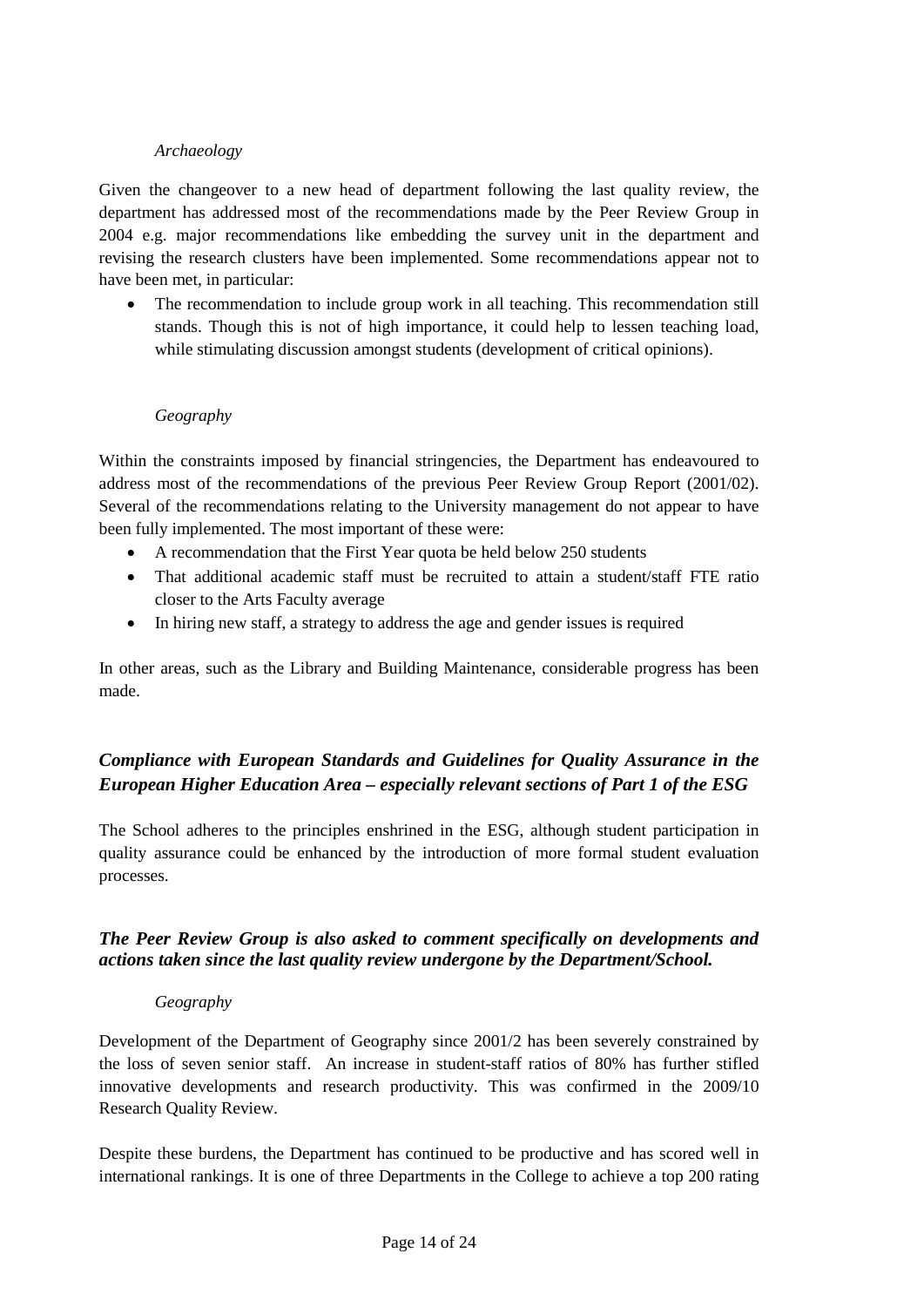in the QS World University Rankings. Innovations have occurred in curriculum and course structures and new degree programmes have emerged*.* Research activity has increased and staff are engaged in various research institutes across the campus. A strong public profile has been developed by the Department in areas such as migration studies, GIS, Remote Sensing and marine geomorphology.

The PRG believes that continued, stable representation of the discipline by its leadership will strengthen the department and ensure its successful future.

#### *Archaeology*

The last Quality Improvement Plan of Archaeology was drafted in 2004, before the present Head of Department was appointed. The most important recommendations have all been met, i.e. the installation of a new Head of Department, improvement of the facilities of the Connelly building. These were thought to be 'appalling' whereas the panel now rate them as more than adequate and well suited to the Department. Also the recommendation to install more clearly visible research groups has been met. The recommendations of the 2010 Research Quality Review were in line with the recommendations of the present Peer Review Group (see Research Section above). This indicates that, in this respect, work is still in progress and that the Department still has to work on international visibility.

#### **RECOMMENDATIONS FOR IMPROVEMENT**

#### *Archaeology*

The Department of Archaeology did not provide the Peer Review Group with any recommendations for improvement. The Department stated a preference to await the Peer Review Group report to indicate weaknesses and would base their 2014-2018 strategic plan on its recommendations. The Peer Review Group would have preferred the Department to show more strategic vision and self-reflection in this section of the self-assessment.

#### *Geography*

The Department of Geography made the following recommendations for improvement.

1**.** It is critical that additional staff are appointed to the Department immediately in order to maintain standards and to deliver our programme more effectively. Our significantly higher than average FTE's indicate that such appointments should be confirmed immediately. For example, it is imperative that the physical geography post (currently a contract position) be made permanent given its importance to the delivery of the entire programme and the integrity of the BA/BSc degrees. The Teaching Council of Ireland requires that students have a substantial grounding in both physical and human geography.

http://www.teachingcouncil.ie/\_fileupload/Registration/AutoQuals/Autoquals%20update d%2025%20April%202013.pdf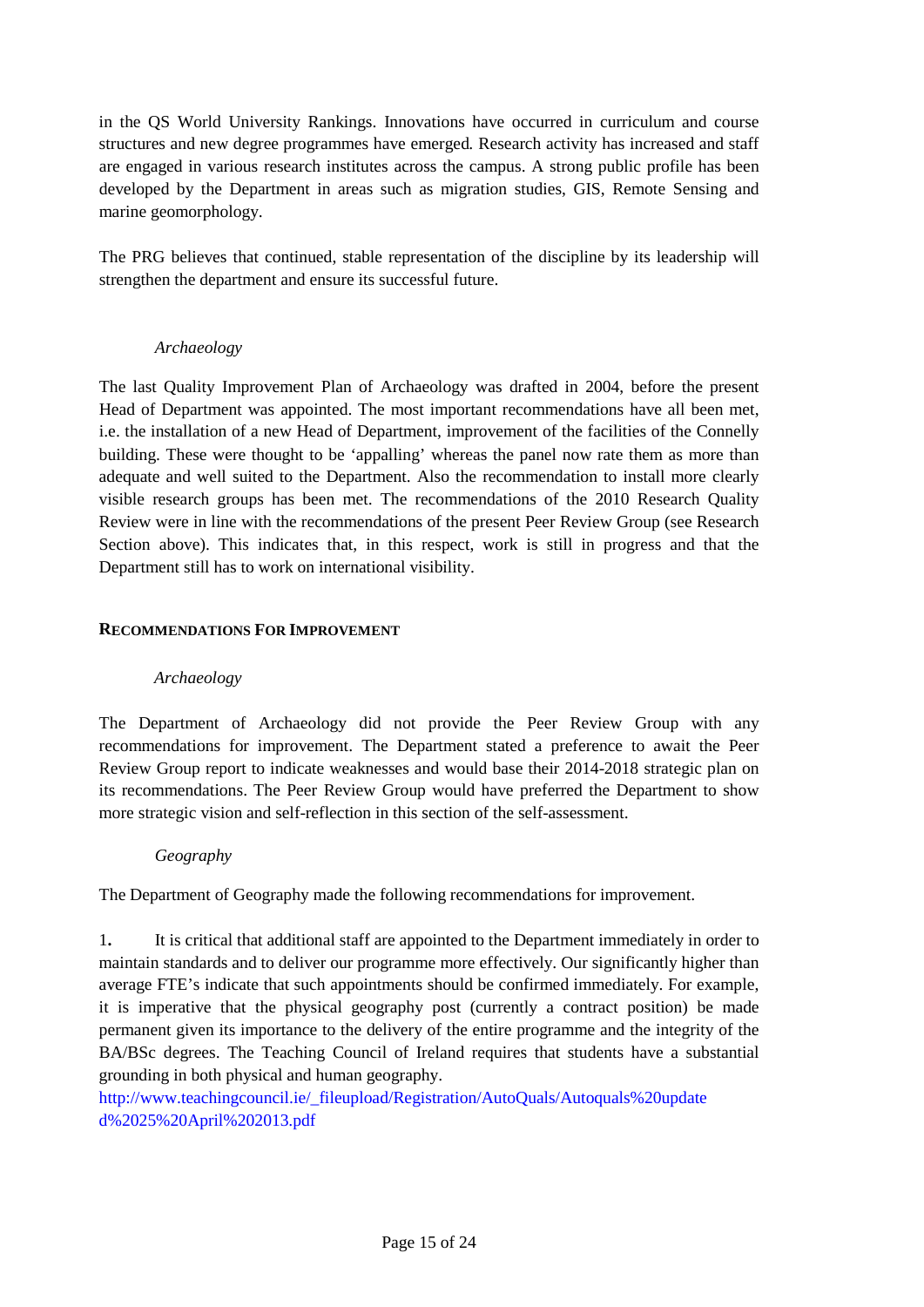-The Peer Review Group endorses this recommendation as the most pressing priority facing the Department and considers such an appointment must be made at a senior level to ensure the leadership qualities of departed senior staff are adequately replaced.

2. The Department needs to adopt a more robust policy of curriculum review and innovation in the light of the new demands being placed on it by the non-replacement of retired staff and the expectations of our student body.

-Several recommendations regarding course delivery and assessment are made elsewhere in this report in connection with this matter.

3. The Department needs to consider ways in which we can increase the number of Upper Second Class and First Class honours graduates, as well as encouraging the academic development of our top performing students throughout their degree.

-Safeguarding of academic standards must remain the principal objective. However, this can be accomplished in tandem with improving overall performance. It is important to avoid a 'levelling down process' and to create conditions for excellence to flourish. The Department can be entrusted to ensure this.

4. Given the extent and range of the programmes which the Department is engaged in there is an opportunity for revising and potentially streamlining our offerings. Such a process would allow for greater diversity in assessment and delivery modes (responding to student feedback) and encourage greater self-directed learning.

-The Peer Review Group concurs with this sentiment. As staff resources are stretched close to breaking point, streamlining is essential. Core areas of the subject however must remain protected.

5. The Department needs to be much more strategic in the development of new programmes. There is a risk of staff spreading themselves too thinly, given the levels of investment in existing programmes.

-There is already a risk that spreading of staff resources too thinly has gone too far. Particularly with the proposed new postgraduate programmes, care must be taken that the undergraduate programme is not weakened. Suggestions elsewhere in this report for avoiding teaching 'overload' exist.

6. To meet the diverse needs and expectations of our student body it is important that staff are continually encouraged to engage in professional development especially in new technologies, pedagogical approaches and modes of assessment.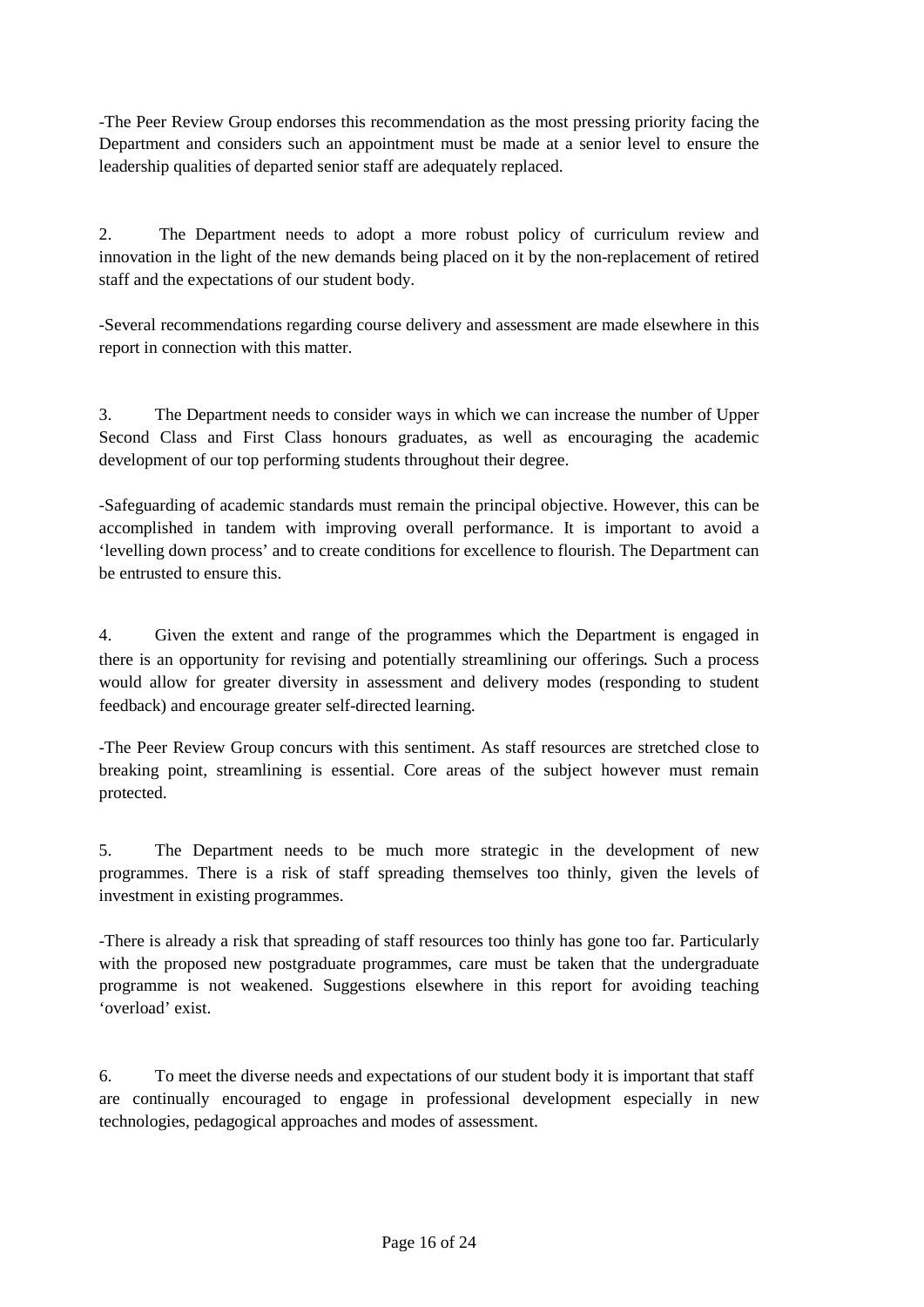-Greater use of CPD courses are strongly recommended, especially for younger members of staff.

7. While the Department has developed its international profile there is scope for continued expansion in this area, incorporating both staff/student exchanges and recruitment to its various undergraduate and postgraduate programmes. Such recruitment and exchanges will only enhance the teaching and learning environment.

-This should be undertaken as part of a strategic plan for internationalisation.

8. An important initiative for the Department is to establish an external advisory group to comment on the curriculum and its applicability to contemporary society as well the development of employability attributes.

-Greater use of the alumnus community should be made. A willingness on the part of stakeholders to participate was evident in the meetings held with them and specific recommendations are made above.

9. The Department library funding and allocation of library resourcing needs continuous monitoring as, for example, the current budget of  $\epsilon$ 19,262 does not provide for any expansion of specialist peer reviewed journals, requested on occasion by staff. The library budget has also been subject to cuts, and whilst judiciously managed generally, these have led during 2013 to a long pause in funding for book purchases. This is unsatisfactory. The Library's policy to 'clawback' unspent funding for book-purchases on an annual basis has also not benefited the Department and we would argue more flexibility in this regard should be developed in order to grow the library collection in the long term.

-Unspent Library Budget should be allocated to active Departments who stretch their budget. Both Geography and Archaeology are interdisciplinary Departments whose book and periodical budget services many other Departments. This should be negotiated with the Library.

# **Recommendations for Improvement made by the Peer Review Group**

# *School of the Human Environment*

- The School structure be used more effectively to ensure participation for all staff in the decision-making processes of the College and University.
- That the full potential of the School for the disciplines in relation to strategic matters such as resourcing in the broadest sense, innovative academic development, particularly in the areas of future research and where the disciplines meet, for example, in the fields of geomorphology, GIS , landscape and historical geography, be explored.
- That the School be utilised in relation to support creative and innovative teaching, the teaching of academic transferable skills, grant writing for research students and cartographic skills at undergraduate levels.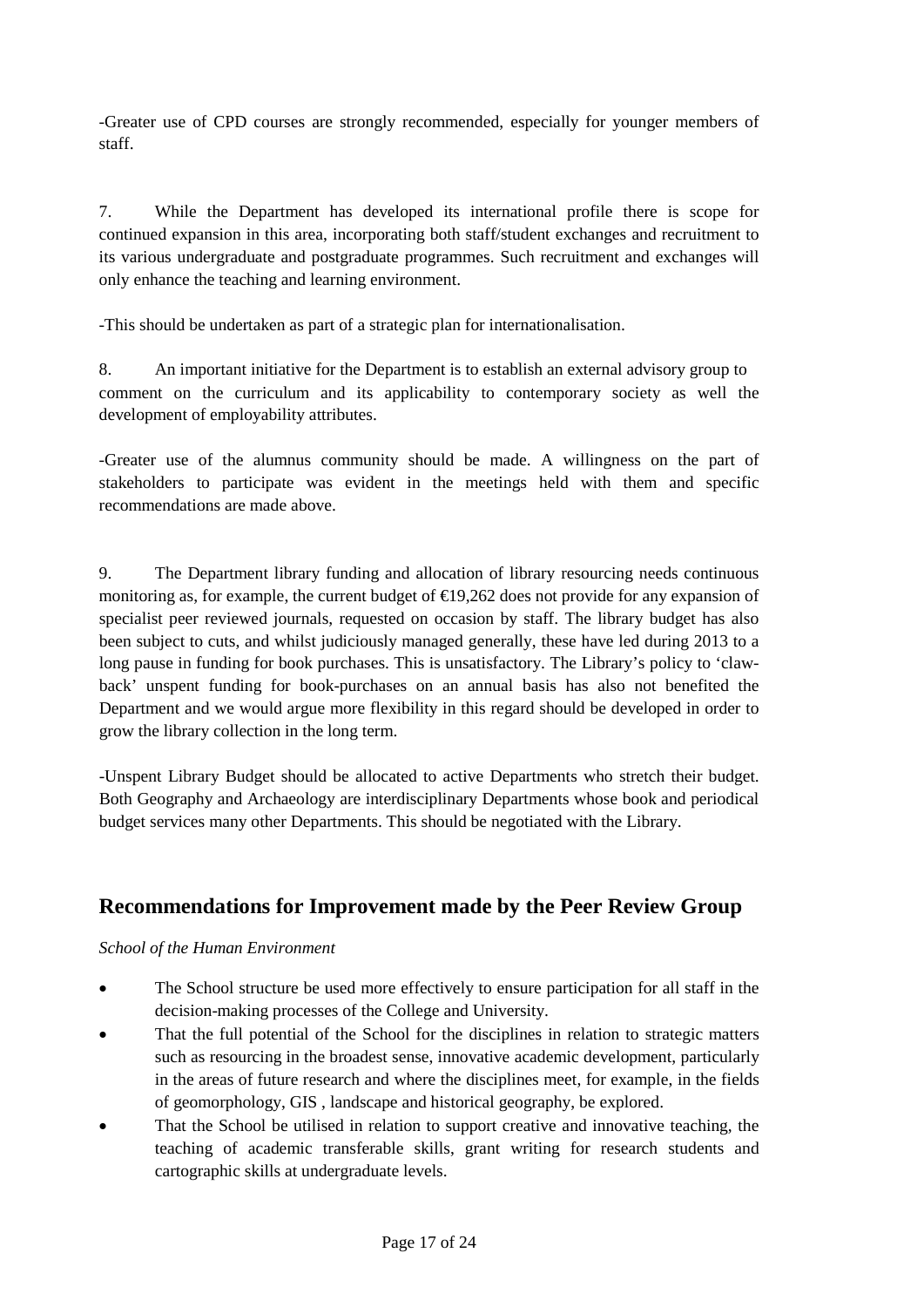## *Departmental organisation and planning*

• That a medium planning cycle for staff deployment be introduced.

## *Teaching and Learning*

- That the Department of Geography examines the potential for cooperation with other Departments/Colleges for some third year physical geography modules.
- That a serious attempt is made to re-install participation in excavation as a teaching goal for 2nd or 3rd year students in CK101 and maybe also CK107. In the latter course this might be combined with other practical skills in for instance GIS modelling.
- That participation of stakeholders is sought with regard to participation in the MA course on archaeological excavations, and in the search for suitable lifelong learning modules (CPD).
- All students in the School should be encouraged to develop their critical thinking skills throughout their undergraduate career culminating in a final piece of individual investigative work.

#### *Research and scholarly activity*

• That both departments devise a strategy to develop larger and stronger research clusters and provide a more international dimension to research. This should emphasise publication in peer-reviewed high impact journals rather than book chapters. One way of doing this might be to use existing research as case studies to participate in international debates.

## *Staff development*

- That both Departments avail of centrally provided staff development courses where these exist. Staff development requires that assistance be given from central services in key areas such as Research Grant Application Writing, International Networking, Project Management, Techniques for Teaching Large Classes, Interview Techniques, Health and Safety etc. We recommend to the School and departments that the staff are encouraged to avail of University initiatives that are available in this area and that promotional criteria should recognise participation in such courses.
- That consideration be given to the research climate provided for young researchers to ensure that they have a career path.
- That a more realistic consideration of the additional stress and burden imposed by high student numbers be incorporated into the next version of the workload allocation model.

#### *External relations*

• That the existing links with private and public sector bodies which arise from former graduates of the School be better exploited.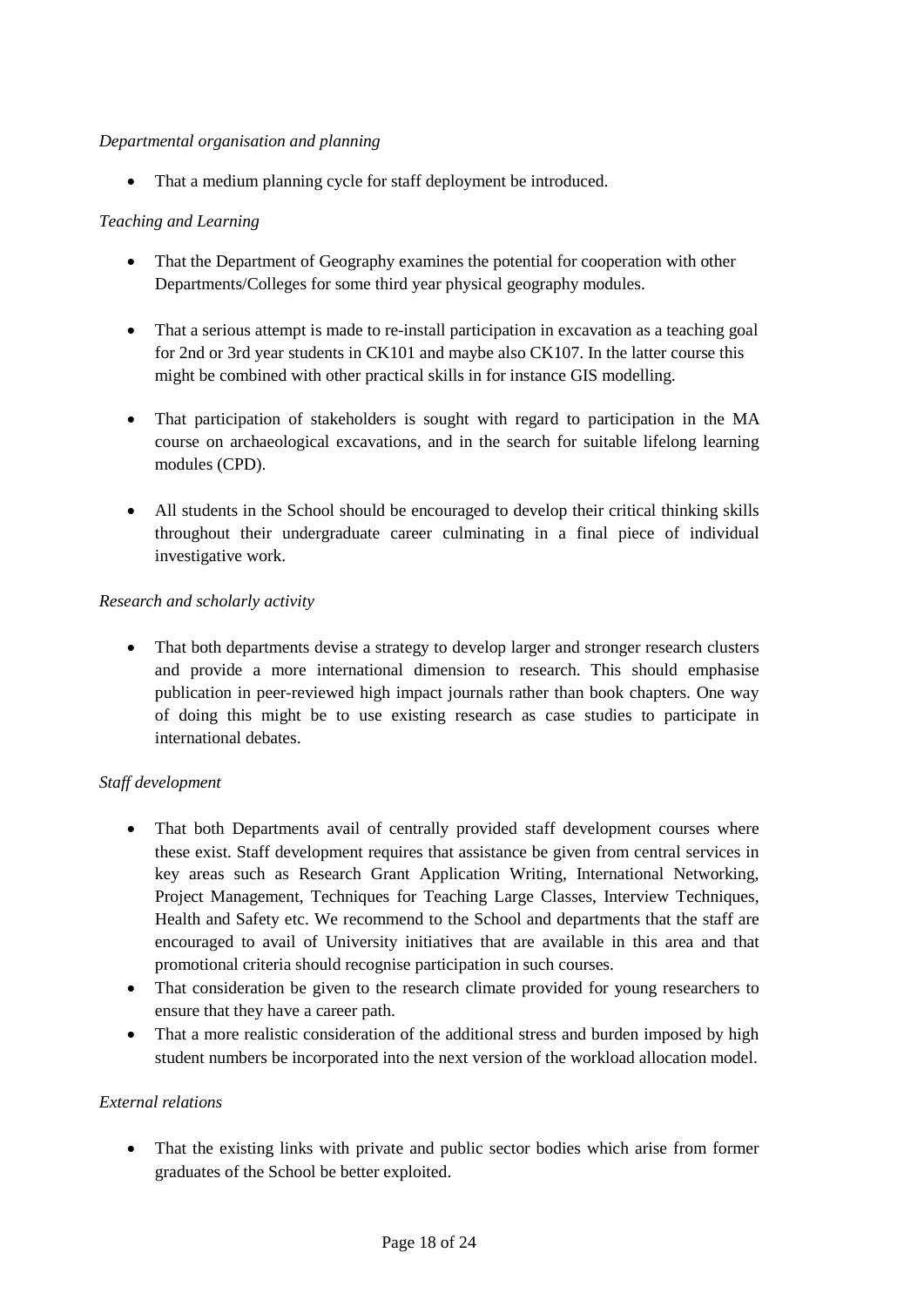## *Staffing*

- That for the Department of Geography the recruitment of a senior physical geographer be prioritised immediately with a view to having an individual in position by the start of the next academic year. Such an appointment should not be an early career stage individual but should be at Senior Lecturer level or above. This is not lightly suggested and the Review Panel is conscious of university policy in this area. However remedial action and strong academic leadership in this area is urgently required if UCC is to recover lost ground in this area and provide a curriculum which enables its graduates to enter key professions such as teaching in future years.
- That following the appointment of the key position above, a strategic case for further appointments should be made for at least three other posts in Geography over the next two years. These should also be specified to assist with the forthcoming programmes being undertaken both at school and departmental level.
- That a commitment to provide a proportion of teaching and examining be sought from the Research Institutes who are involved in Masters programmes such as the Coastal GIS Masters.
- That, for Geography, greater use be made of senior postgraduates in a tutorial programme, to support fieldtrips and practical classes, and conceivably in a new teaching module to assist with alleviating staffing pressures on the full time staff and to free some time for them to engage in research networking.

## *Financing*

• The Review Group recommends that some proportion of existing budget, however small, should be allocated to facilitate networking visits for researchers at a higher level than at present. This is important in terms of growing the next generation of researchers.

## *Communications*

- That, for Geography, the frequency of full staff meetings be increased as currently they are not adequate to engender a shared vision of where the Department is going or how individual contributions are discussed and organised.
- That significant rationalisation of the committee structure in Geography be considered. The existence of 8 committees for 12 full time staff (Geography) is not an efficient use of staff resources and entails multiple involvements and probably some disenchantment for individual staff at times.
- The Peer Review Group recommends a rotating chair for staff meetings. The involvement of staff in a shared vision of the Strategy of the Department as well as the development of key managerial skills would be assisted by having staff meetings chaired by staff members other than the Head of Department.
- We would recommend that Staff development and departmental cohesion would also be assisted by a series of 'away days' where strategy and team building could be addressed. This might be assisted by the Quality Promotion Unit.
- We recommend that a report from the Staff-Student Liaison Committee be placed formally on the agenda for staff meetings at least every second month during term time and that both undergraduate and post graduate issues be formally addressed. A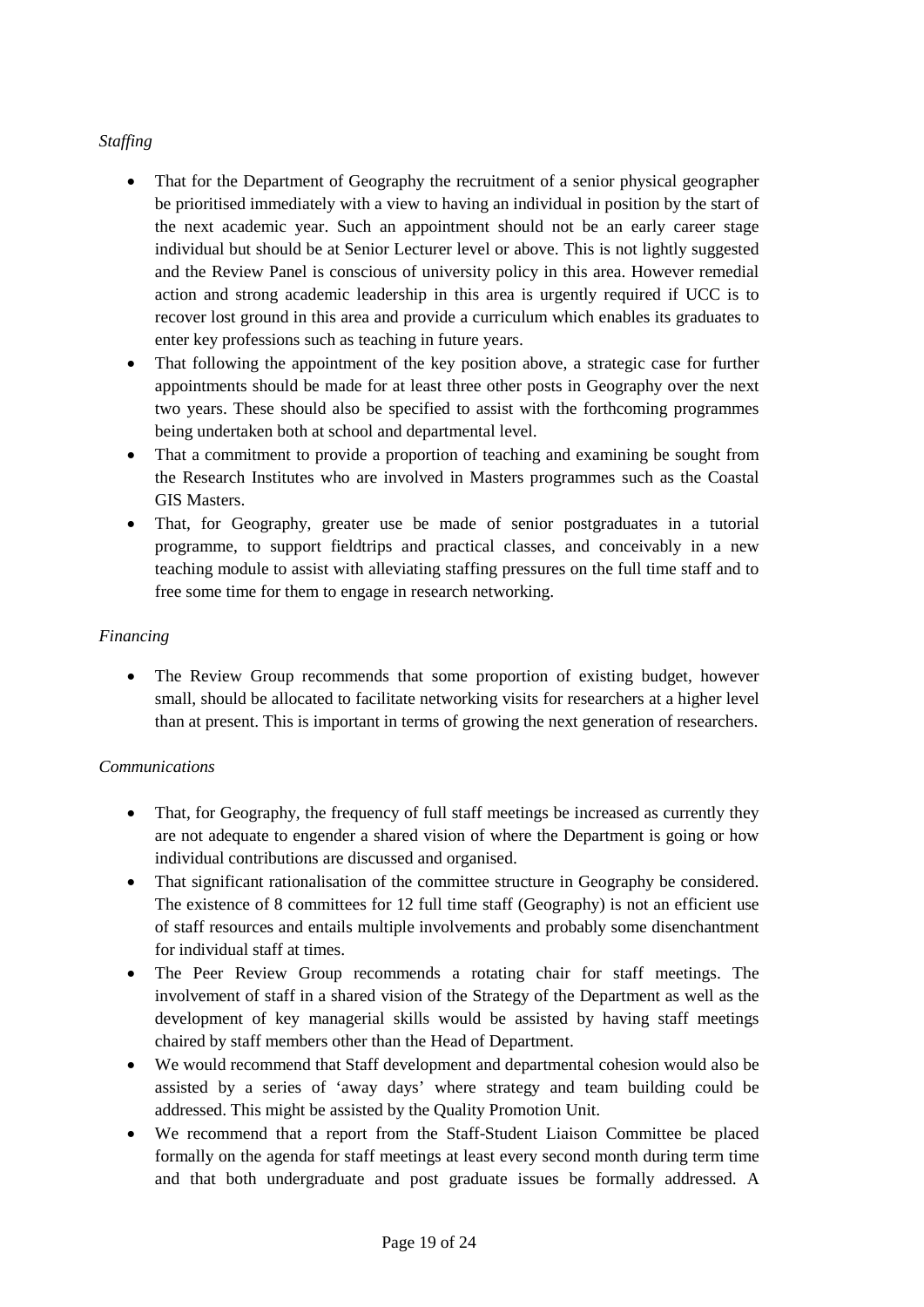representative of the postgraduate community should also be considered for attending staff meetings for items not concerning staff, examinations, appointments etc.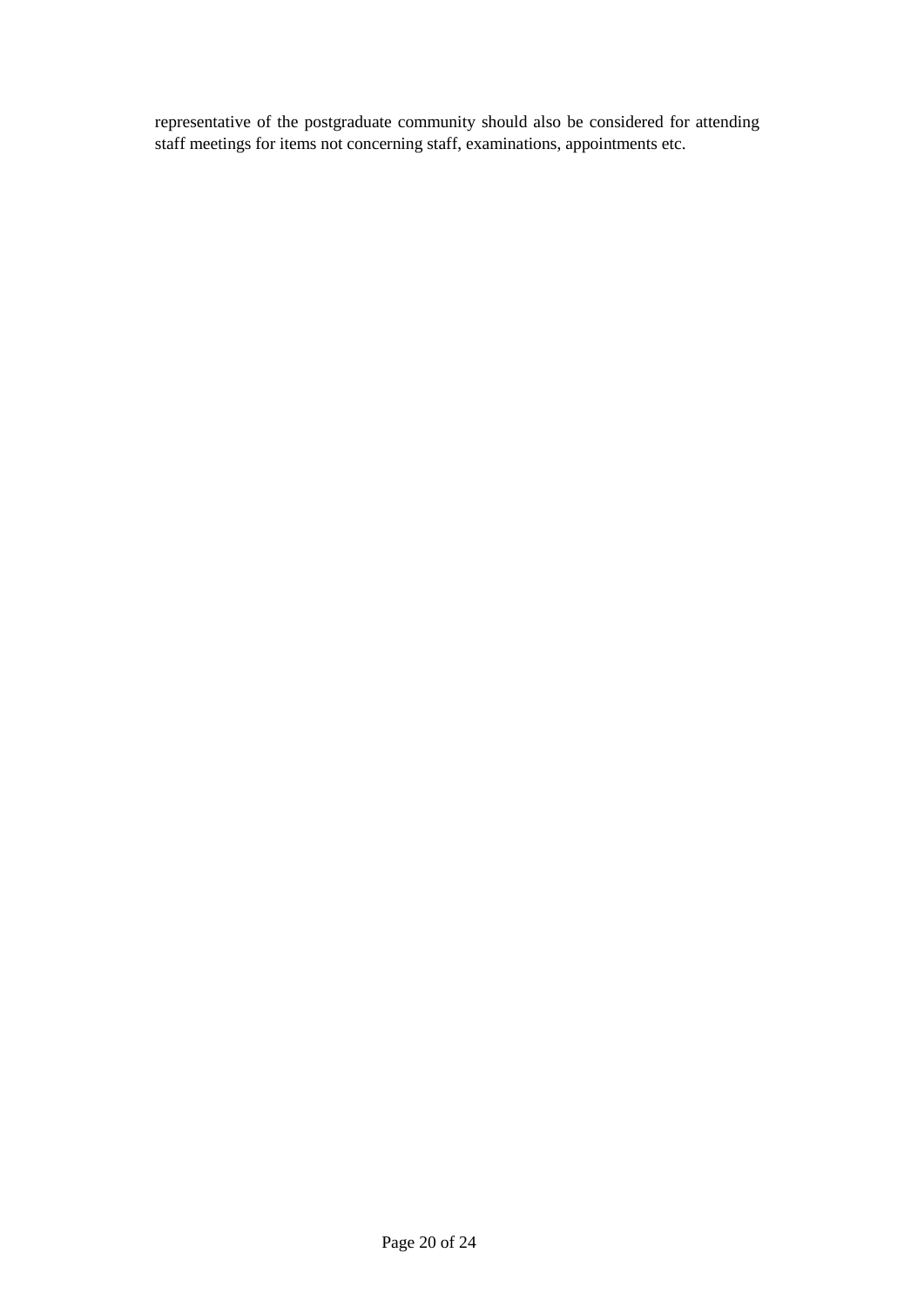*Appendix 1* 

# **SCHOOL OF THE HUMAN ENVIRONMENT**

# **PEER REVIEW GROUP SITE VISIT**

## **TIMETABLE**

# **In Summary**

| Monday 9 December:     | The Peer Review Group (PRG) arrives at the River Lee Hotel for a<br>briefing, followed by an informal dinner with School staff<br>members.                                                                                                                       |
|------------------------|------------------------------------------------------------------------------------------------------------------------------------------------------------------------------------------------------------------------------------------------------------------|
| Tuesday 10 December:   | The PRG considers the Self-Assessment Report and meets with<br>school staff, student and stakeholder representatives. A working<br>private dinner is held that evening for the PRG.                                                                              |
| Wednesday 11 December: | The PRG meets with relevant officers of UCC. An exit presentation<br>is given by the PRG to all members of the School. A working<br>private dinner is held that evening for the PRG in order to finalise<br>the report. This is the final evening of the review. |
| Thursday 12 December:  | External PRG members depart.                                                                                                                                                                                                                                     |

| Monday 9 <sup>th</sup> December 2013 |                                                                                                                                                                                                                                                                                                                                                                                                                   |  |
|--------------------------------------|-------------------------------------------------------------------------------------------------------------------------------------------------------------------------------------------------------------------------------------------------------------------------------------------------------------------------------------------------------------------------------------------------------------------|--|
| $16.00 - 18.00$                      | Meeting of members of the Peer Review Group.<br>Briefing by: to be confirmed.<br>Group agrees final work schedule and assignment of tasks for the following 2 days.<br>Views are exchanged and areas to be clarified or explored are identified.<br><b>Venue: Tower Room, River Lee Hotel</b>                                                                                                                     |  |
| 18.45                                | Dinner for members of the Peer Review Group & Head of School of Geography $\&$<br>Archaeology including the School Co-ordinating Committee:<br>Dr. Darius Bartlett, Geography<br>Dr. Ben Geary, Archaeology<br>Dr. Theresa Kenna, Geography<br>Professor Donald Lyons, Geography<br>Professor William O'Brien, Archaeology<br>Mr. John Sheehan, Archaeology<br><b>Venue: The Weir Restaurant, River Lee Hotel</b> |  |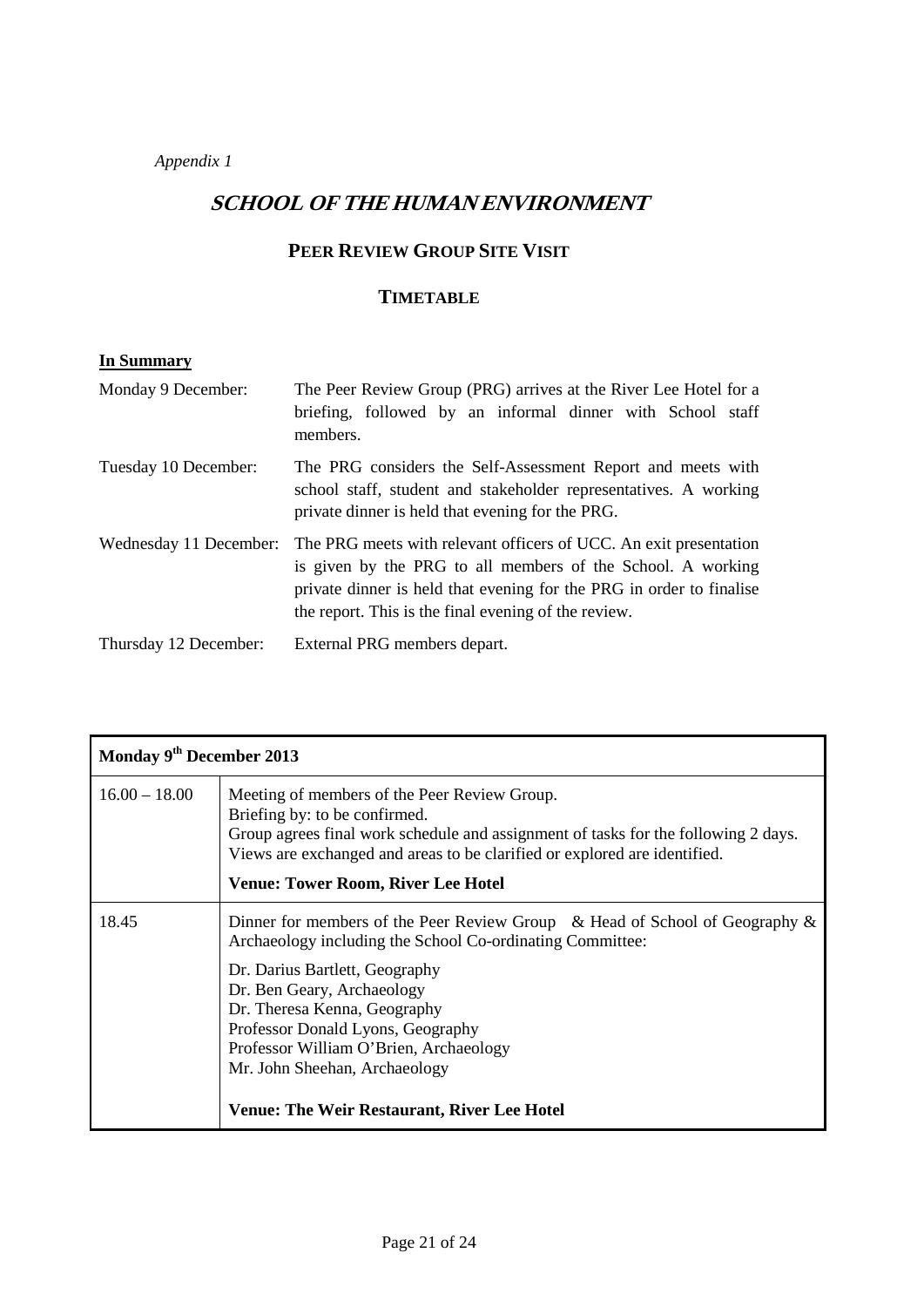| Tuesday 10 <sup>th</sup> December 2013<br>Venue: Rm. 1.17, Tower Room 1, North Wing, Main Quad<br>(unless otherwise specified) |                                                                                                                                                                                                                                                                                                                       |  |
|--------------------------------------------------------------------------------------------------------------------------------|-----------------------------------------------------------------------------------------------------------------------------------------------------------------------------------------------------------------------------------------------------------------------------------------------------------------------|--|
| $08.30 - 08.45$                                                                                                                | Convening of Peer Review Group                                                                                                                                                                                                                                                                                        |  |
| $08.45 - 09.30$                                                                                                                | Professor William O'Brien, Head of School                                                                                                                                                                                                                                                                             |  |
| $09.30 - 10.30$                                                                                                                | Group meeting with all School staff                                                                                                                                                                                                                                                                                   |  |
|                                                                                                                                | <b>Venue: Council Room, North Wing, Main Quadrangle</b>                                                                                                                                                                                                                                                               |  |
| $10.30 - 11.00$                                                                                                                | Professor Paul Giller, Registrar and Senior Vice-President for Academic Affairs<br>Tea/coffee                                                                                                                                                                                                                         |  |
| $11.00 - 12.15$                                                                                                                | Private meetings with individual staff members                                                                                                                                                                                                                                                                        |  |
|                                                                                                                                | 11.00: Dr. Darius Bartlett, Geography<br>11.15: Dr. Therese Kenna, Geography<br>11.30: Ms. Roisin Murphy, Geography<br>11.45: Ms. Bernadette O'Mahony, Geography<br>12.00: Dr. Colin Sage, Geography                                                                                                                  |  |
| $12.15 - 12.45$                                                                                                                | Professor Donald Lyons - Head of Department of Geography                                                                                                                                                                                                                                                              |  |
| $12.45 - 13.45$                                                                                                                | Working lunch                                                                                                                                                                                                                                                                                                         |  |
| $13.45 - 14.30$                                                                                                                | Visit to Archaeology facilities of School, escorted by Head of School and TBC                                                                                                                                                                                                                                         |  |
| $14.30 - 15.00$                                                                                                                | Professor William O'Brien - Head of Department of Archaeology                                                                                                                                                                                                                                                         |  |
| $15.00 - 15.40$                                                                                                                | Representatives of $1st$ and $2nd$ Year Students                                                                                                                                                                                                                                                                      |  |
|                                                                                                                                | Ms. Clare Busher O'Sullivan, BA 2, Archaeology<br>Ms. Niamh Cleary, BA 1, Archaeology                                                                                                                                                                                                                                 |  |
|                                                                                                                                | Mr. Stephen Waugh, BA 2, Archaeology                                                                                                                                                                                                                                                                                  |  |
|                                                                                                                                | Ms. Aoife Crotty, BA 1, Geography<br>Mr. Glen Kelly, BMus 1, Geography                                                                                                                                                                                                                                                |  |
|                                                                                                                                | Ms. Katie O'Sullivan, BA Joint 2, Geography                                                                                                                                                                                                                                                                           |  |
|                                                                                                                                | Mr. Sean Quaid, BSc Earth Sci, Geography<br>Mr. Brendan Sweeney, BA Joint 2, Geography                                                                                                                                                                                                                                |  |
| $15.40 - 16.20$                                                                                                                | Representatives of $3rd$ and $4th$ Year Students                                                                                                                                                                                                                                                                      |  |
|                                                                                                                                | Mr. John Paul Daly, BA 3, Archaeology<br>Ms. Caragh May O'Mahony, BA 3, Archaeology<br>Ms. Lesley Anne Radcliff, BA 3, Archaeology                                                                                                                                                                                    |  |
|                                                                                                                                | Ms. Stephanie Arcusa, BSc Earth Science 4, Geography<br>Mr. Padraig Collins, BA Joint 3, Geography<br>Mr. Colin Hogan, BA (Drama & Theatre Studies) 3, Geography<br>Ms. Katie McSweeney, BA Major 3, Geography<br>Mr. John Patrick Murphy, BSc Earth Science 3, Geography<br>Ms. Tammy Rodgers, BA Joint 3, Geography |  |
|                                                                                                                                | Mr. Jason Sullivan, BSc 4, Geography                                                                                                                                                                                                                                                                                  |  |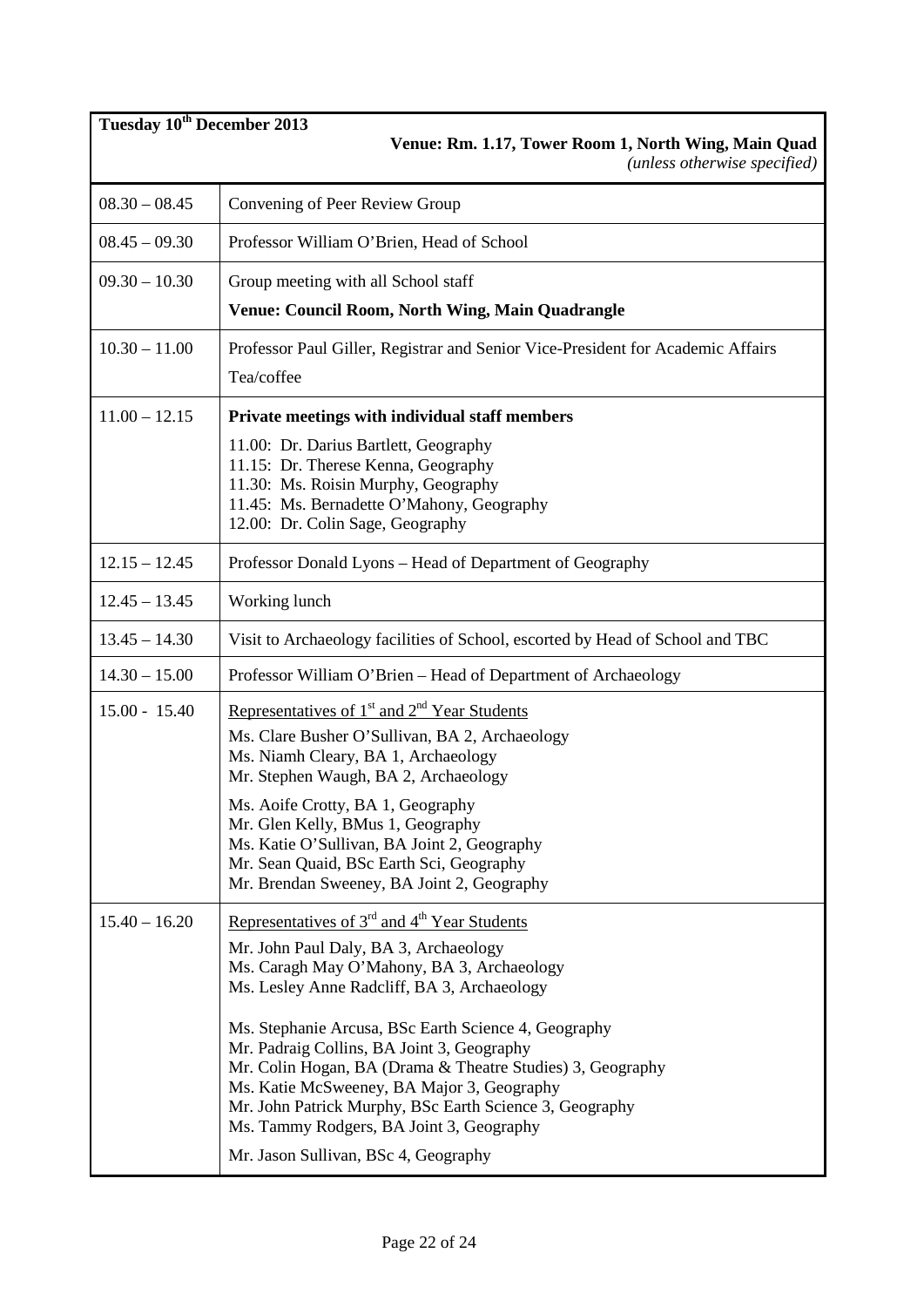| $16.20 - 16.55$ | Representatives of Graduate Students                                                                                                                               |
|-----------------|--------------------------------------------------------------------------------------------------------------------------------------------------------------------|
|                 | Ms. Susan Lyons, PhD 2, Archaeology                                                                                                                                |
|                 | Mr. Derek O'Brien, MPhil, Archaeology                                                                                                                              |
|                 | Mr. Donncha Sheehan, MA (Archaeological Excavation), Archaeology                                                                                                   |
|                 | Ms. Jane Wiegand, MA (Human Osteoarchaeology), Archaeology                                                                                                         |
|                 | Mr. Stephen Browne, MA (European Dev Studies), Geography                                                                                                           |
|                 | Mr. Sean Lynch, MSc GIS & Remote Sensing, Geography                                                                                                                |
|                 | Ms. Denise Macken, MA (European Dev Studies), Geography                                                                                                            |
|                 | Ms. Sinead O'Connor, PhD 3, Geography                                                                                                                              |
|                 | Mr. Richard Scriven, PhD 3, Geography                                                                                                                              |
| $17.00 - 18.00$ | Representatives of stakeholders, past graduates and employers                                                                                                      |
|                 | Ms. Ciara Brett, Archaeologist, Cork City Council                                                                                                                  |
|                 | Mr. Paul MacCotter, Historical Consultant (Arch)                                                                                                                   |
|                 | Mr. Brian Doyle, Cork Airport Authority (Geog)                                                                                                                     |
|                 | Mr. Damien Shields, Rubicon Heritage Services (Arch)                                                                                                               |
|                 | Dr. Richard Unitt, Geology, School of BEES                                                                                                                         |
|                 | Mr. Thomas O'Neill, Spike Island Project                                                                                                                           |
|                 | Venue: Staff Common Room, North Wing, Main Quadrangle                                                                                                              |
|                 |                                                                                                                                                                    |
| 19.00           | Meeting of Peer Review Group to identify remaining aspects to be clarified and to<br>finalise tasks for the following day, a followed by a working private dinner. |
|                 | <b>Venue: Tower Room, River Lee Hotel</b>                                                                                                                          |

| Wednesday 11 <sup>th</sup> December 2013<br>Venue: Rm 1.17, Tower Room 1, North Wing, Main Quad |                                                                                                                                             |  |  |
|-------------------------------------------------------------------------------------------------|---------------------------------------------------------------------------------------------------------------------------------------------|--|--|
| (unless otherwise specified)                                                                    |                                                                                                                                             |  |  |
| $08.30 - 09.00$                                                                                 | Convening of Peer Review Group                                                                                                              |  |  |
| $09.00 - 09.45$                                                                                 | Visit to Geography facilities of School, escorted by Head of School and TBC                                                                 |  |  |
| $09.45 - 10.00$                                                                                 | <b>Return to Main Campus</b>                                                                                                                |  |  |
| $10.00 - 10.45$                                                                                 | Dr. David O'Connell, Director of Research Support Services<br>Dr. Bettie Higgs, Deputising for the Vice-President for Teaching and Learning |  |  |
| $10.45 - 11.00$                                                                                 | Tea/coffee                                                                                                                                  |  |  |
| $11.00 - 11.15$                                                                                 | Mr. Cormac McSweeney, Finance Office                                                                                                        |  |  |
| $11.15 - 12.30$                                                                                 | Visit to UCC Library, meeting with Mr. Ronan Madden, Subject Librarian, Boole<br>Library.                                                   |  |  |
|                                                                                                 | <b>Venue: Seminar Room, Boole Library</b>                                                                                                   |  |  |
| $12.30 - 13.00$                                                                                 | Professor Caroline Fennell, Head of College Arts, Celtic Studies & Social Sciences                                                          |  |  |